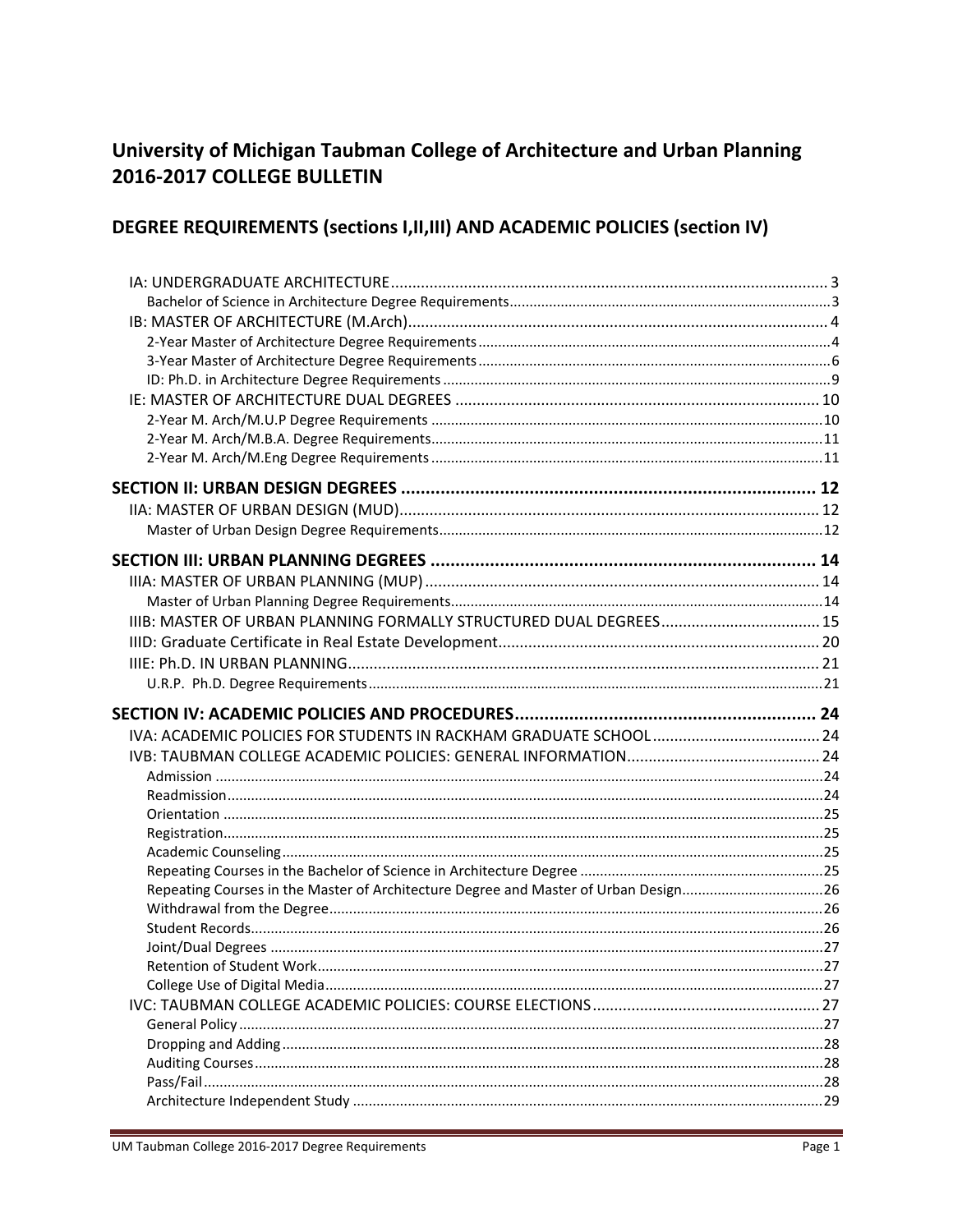| IVF: TAUBMAN COLLEGE ACADEMIC POLICIES: GRADUATE ARCHITECTURE HONORS 31 |  |
|-------------------------------------------------------------------------|--|
|                                                                         |  |
|                                                                         |  |
|                                                                         |  |
|                                                                         |  |
|                                                                         |  |
|                                                                         |  |
|                                                                         |  |
|                                                                         |  |
|                                                                         |  |
|                                                                         |  |

Students must adhere to the degree requirements from the year they entered Taubman College. The University of Michigan reserves the right to change, without notice, any statements in the College Bulletin concerning, but not limited to, degree requirements, curricula, courses, faculty, academic policies and rules. If course or curriculum changes take place after you commence your program, we will make every effort to implement the changes in your best interest.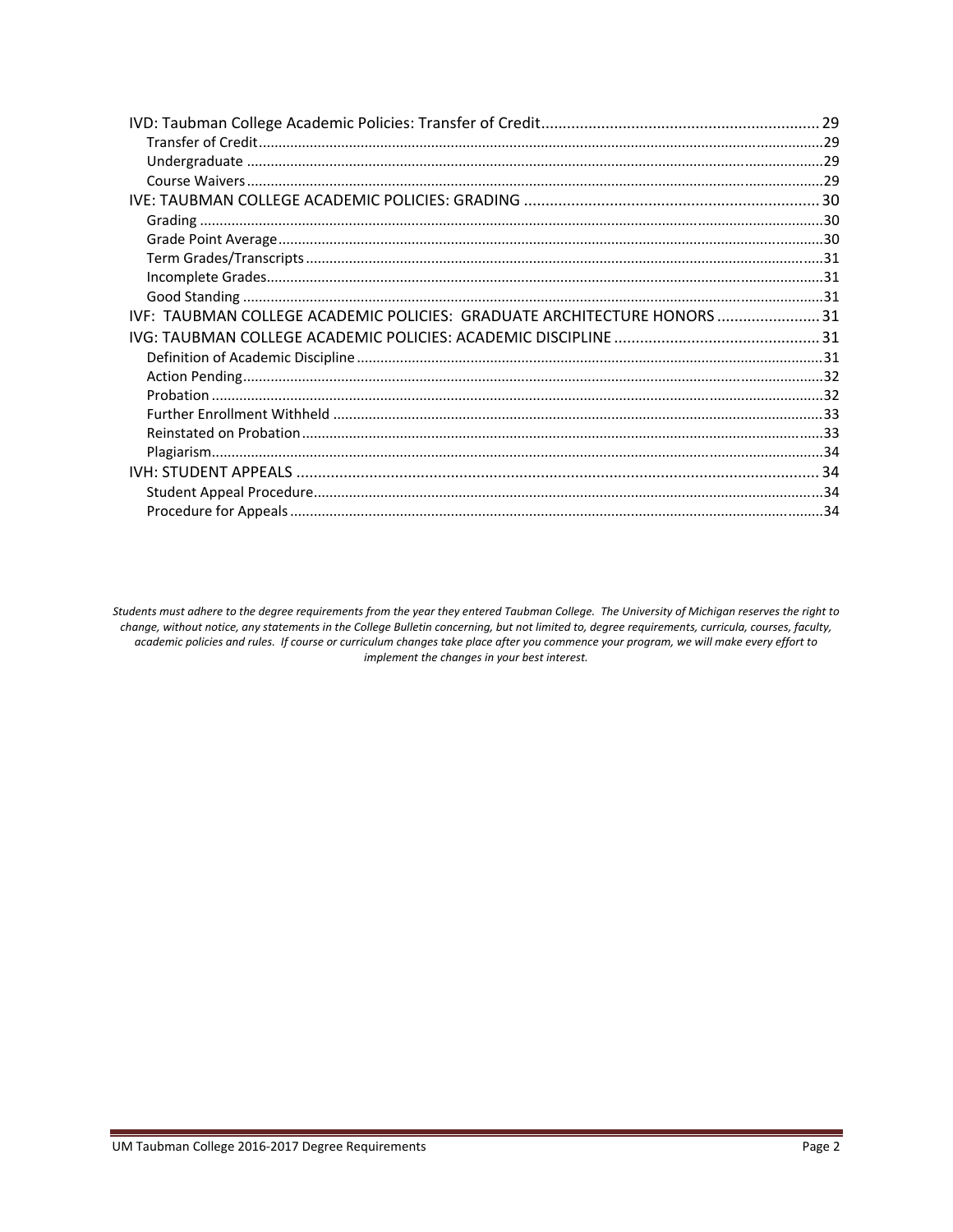#### SECTION I: ARCHITECTURE DEGREES

## **IA: UNDERGRADUATE ARCHITECTURE**

#### **Bachelor of Science in Architecture Degree Requirements**

In order to qualify for the Bachelor of Science degree, a student must meet the following requirements:

- 1. Complete a minimum of 125 credit hours, of which a minimum of 50 credit hours, including a minimum of 46 credit hours in architecture courses, must be earned while the student is enrolled in Taubman College
- 2. Complete all required courses and distribution requirements specified for the freshman and sophomore years and all required architecture courses specified for the junior and senior years, as listed under "Sample Schedule."
- 3. For courses taken within the University of Michigan you must earn a passing grade (D or better) in each required architecture course, in each required pre‐professional course (art, English, mathematics, and physics), and in each course used to fulfill liberal arts distribution requirements (digital drawing, humanities, natural sciences, and social sciences). For courses taken at another institution a student must receive a C or better to have the course transferred into the University of Michigan Taubman College of Architecture and Urban Planning.
- 4. Earn a minimum cumulative grade point average of 2.0 (C) for all required architecture courses.
- 5. Earn a minimum cumulative grade point average of 2.0 (C) for all courses taken while enrolled in the college.

All students expecting to receive the B.S. degree are required to apply to graduate on Wolverine Access. This should be done at least three months in advance of the expected date of graduation. Students who meet this deadline will have their names published in the Commencement Program. Faculty advisors and administrators can assist students in planning their course schedules, but the student is ultimately responsible for meeting all program and degree requirements. If degree requirements are not completed for the commencement period to which the student has applied on Wolverine Access, a student must apply again on Wolverine Access to be considered for graduation at a subsequent commencement date.

#### **Bachelor of Science in Architecture Core Courses**

| 6                       |
|-------------------------|
| $\sim$ 6                |
| $6\overline{6}$         |
| $6\overline{6}$         |
| $\overline{\mathbf{3}}$ |
|                         |
|                         |
|                         |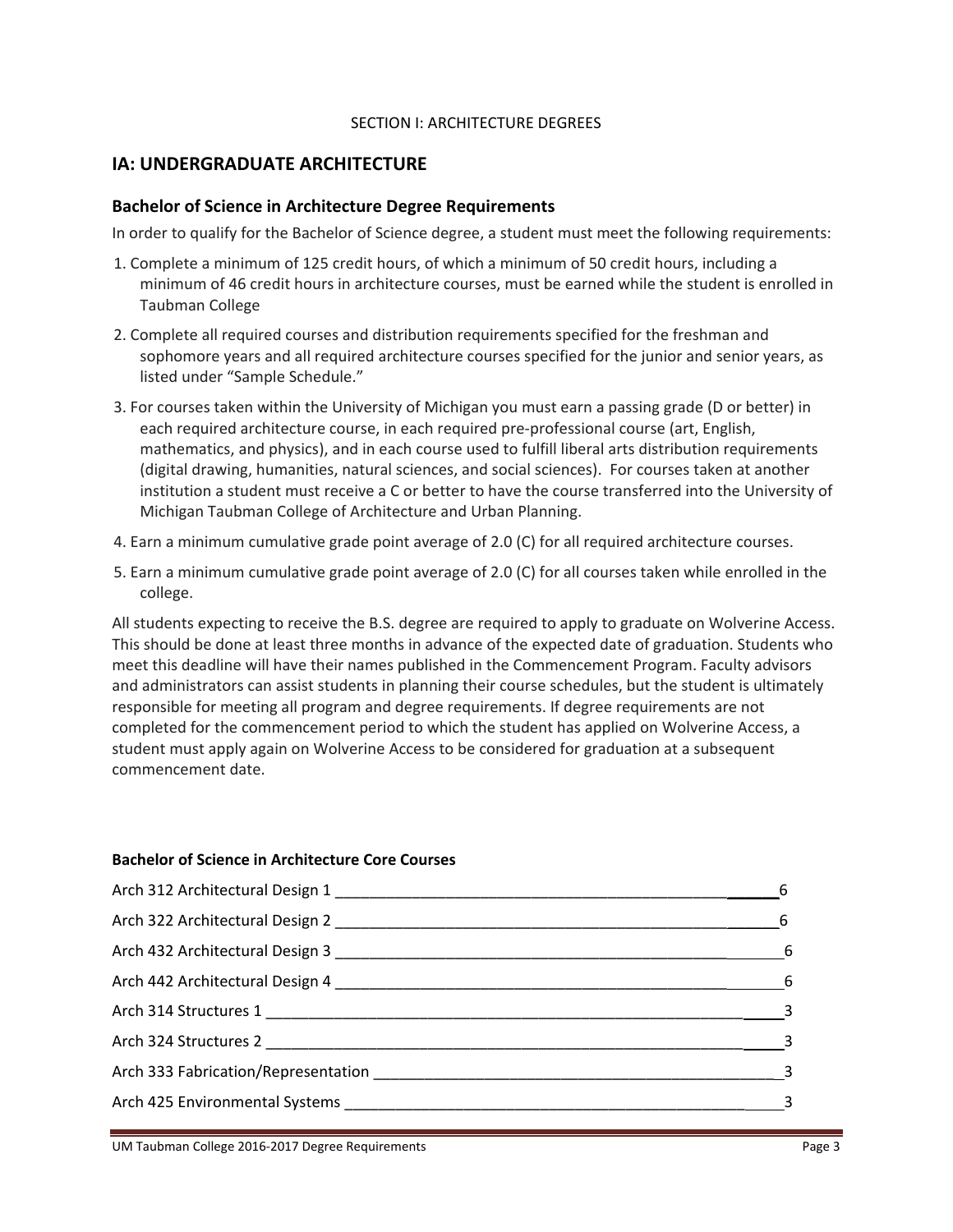| $\sim$ 3                   |
|----------------------------|
|                            |
| $\sim$ 3                   |
| $\overline{1}$             |
| $\sim$ 3                   |
|                            |
| $\overline{\phantom{a}}$ 3 |

\*If these courses were not taken prior to entering the degree they must be completed during your studies in the Architecture Program.

# **IB: MASTER OF ARCHITECTURE (M.Arch)**

# **2‐Year Master of Architecture Degree Requirements**

Students must earn 60 credit hours and satisfactorily complete the required courses before a degree is granted. No transfer credit is accepted for graduate level coursework from other institutions.

Specifically, a student must complete:

- Four courses (24 credit hours) of architectural design (Arch 552, Arch 562, Arch 662, and Arch 672).
- Seven courses (21 credit hours) of specific required architecture courses (Arch 515 Sustainable Systems, Arch 516—Architectural Representation, Arch 527 – Integrative Systems, Arch 537 – Fabrication, Arch 572—Architectural Theory and Criticism, Arch 583—Professional Practice, and Arch 660—Thesis Development Seminar)
- Three courses (9 credit hours) of 500/600 level elective architecture courses
- Two courses (6 credit hours) of either elective architecture courses or non‐architecture cognate courses ordinarily at the graduate level.

#### **Important Notes about M.Arch Degree Requirements:**

- It is strongly recommended that all required courses be taken in the terms suggested in the 2-Year M.Arch sample schedule online. Class sizes are limited and those students taking a required course out of the suggested sequence may find that space in some required courses is not available in the preferred term.
- Arch 583, Professional Practice is offered both fall and winter terms. Students can select when they would like to take this course depending on space available.
- No more than six hours of Tutorial Studies (Arch 593 and Arch 600) can be counted toward the 60hour minimum.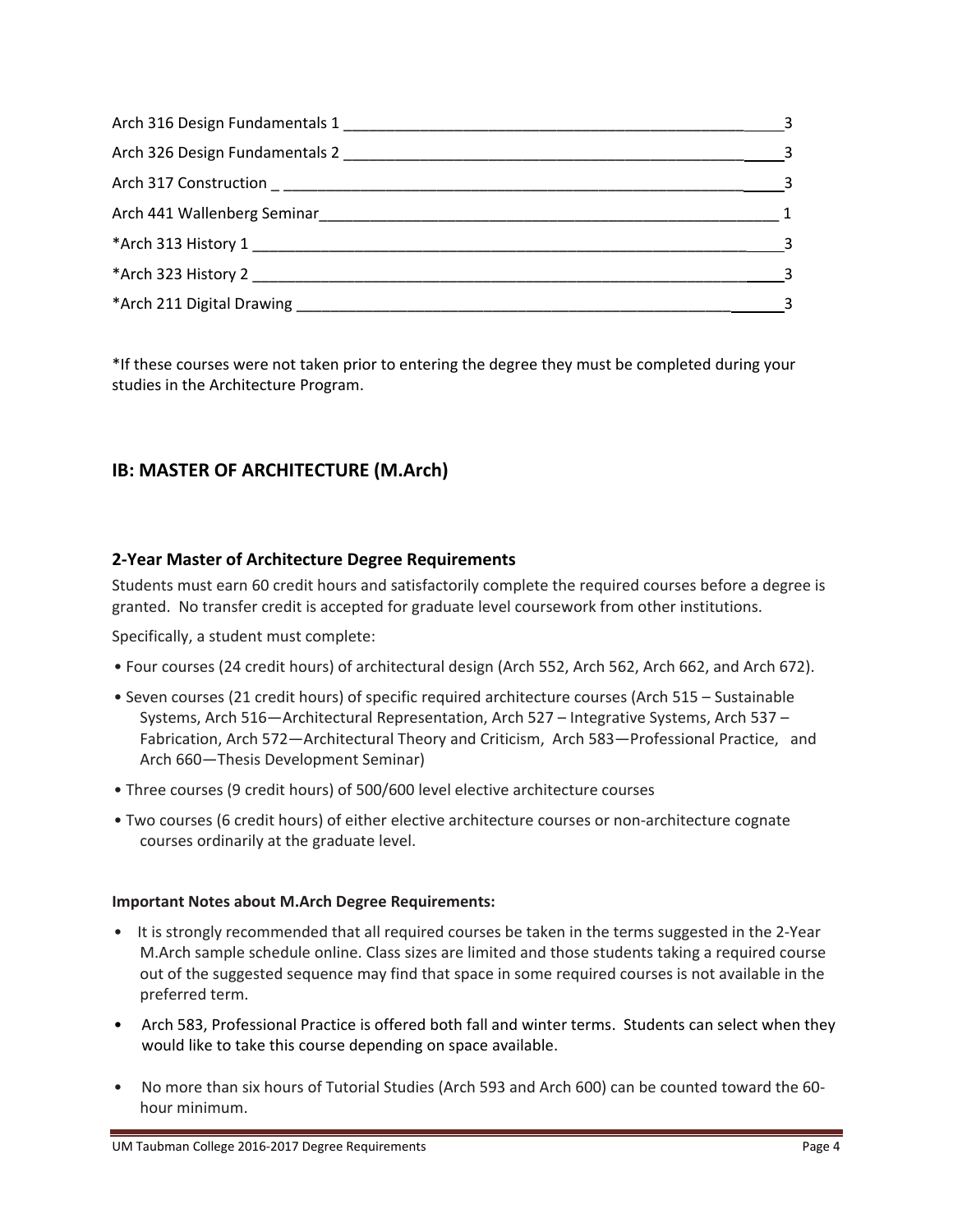- Students who enter the first year of the 2-Year option may not elect required undergraduate architecture courses for credit.
- The one credit hour courses, Arch 993 Teaching Methods for GSIs, and Arch 690 Architectural Curriculum Practical Training, cannot be counted towards graduation requirements.
- ELI 530 does not count toward the required 60 credit hours.
- A student must complete the 60 credit hours required for the M.Arch degree with a cumulative GPA of 3.0 or above and with a grade of C- or better in each required architecture course.

The student's faculty advisor must approve all course elections, including electives and 500/600 level architecture courses, on a program planning form. The program planning form is placed on file with the college registrar and is used to finalize degree requirements at the time of graduation. In addition, all students expecting to receive the Master of Architecture Degree are required to apply to graduate on Wolverine Access. This should be done at least three months in advance of the expected date of graduation. Students who meet this deadline will have their names published in the commencement program. Faculty advisors and administrators can assist a student in planning course schedules, but the student is ultimately responsible for meeting all program and degree requirements. If degree requirements are not completed for the commencement period to which the diploma application has been filed, a student must complete a new diploma application to be considered for graduation at a subsequent commencement date.

#### **2 Year Core Courses**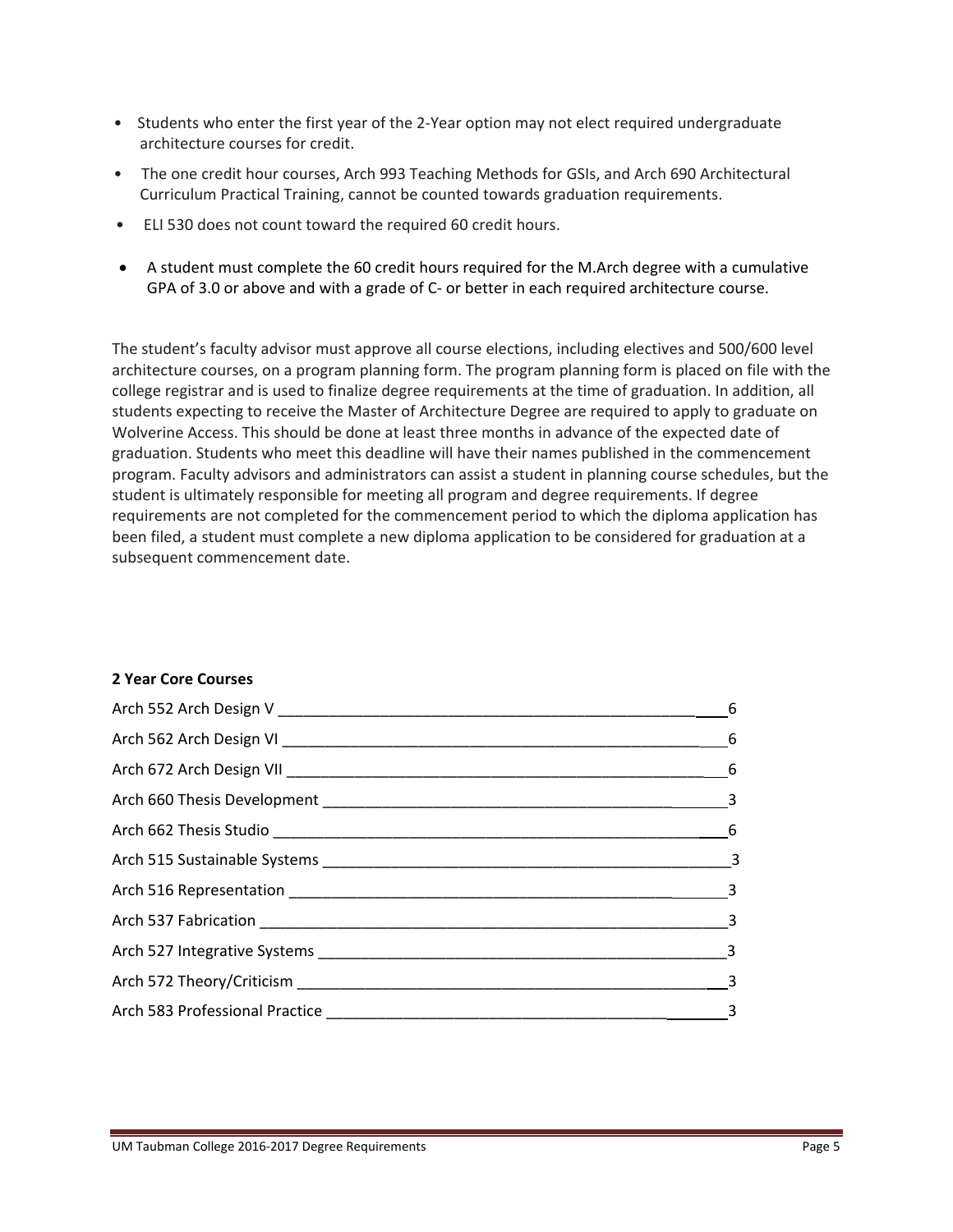## **3‐Year Master of Architecture Degree Requirements**

In order to qualify for the 3‐Year option Master of Architecture degree, a student must complete a minimum of 105 credit hours while enrolled in Taubman College, in addition to satisfactorily completing the two pre‐requisite courses: Calculus 1 and Physics 1 (lecture and lab). No transfer credit is accepted for graduate level coursework from other institutions.

Specifically a student must complete:

- Seven courses (42 credit hours) of Architectural Design (Arch 402, Arch 412, Arch 422, Arch 552, Arch 562, Arch 662, Arch 672).
- Seven courses (21 credit hours) of specific required architecture courses (Arch 515 Sustainable Systems, Arch 516—Architectural Representation, Arch 527 – Integrative Systems, Arch 537 – Fabrication, Arch 572—Architectural Theory and Criticism, Arch 583—Professional Practice, and Arch 660—Thesis Development Seminar)
- Two courses (6 credit hours) in History of Architecture (Arch 413 and an Arch History Elective course)
- One course (3 credit hours) Environmental Systems, (Arch 425)
- Two courses (6 credit hours) in Structures, (Arch 314 and Arch 324).
- One course (3 credit hours) in Design Fundamentals, (Arch 416).
- One course (3 credit hours) in Construction (Arch 417).
- Five courses (15 credit hours) selected from 500/600 level architecture electives.
- Two courses (6 credit hours) selected from architecture or non-architecture cognate courses ordinarily at the graduate level.

#### **Notes:**

- Students should make every effort to take all required courses in the terms suggested in the sample schedule. Class sizes are limited and space may not be available in the preferred term for students taking required courses out of the recommended sequence.
- Arch 583, Professional Practice is offered both fall and winter terms. Students can select when they would like to take this course depending on space available.
- No more than six hours of tutorial studies (Arch 593, Arch 600) can be counted toward the 105-hour minimum
- The student must earn a cumulative GPA of 3.0 or above, with a grade of C- or better in each required architecture course
- All required 300- and 400-level architecture courses should be completed by the end of the first year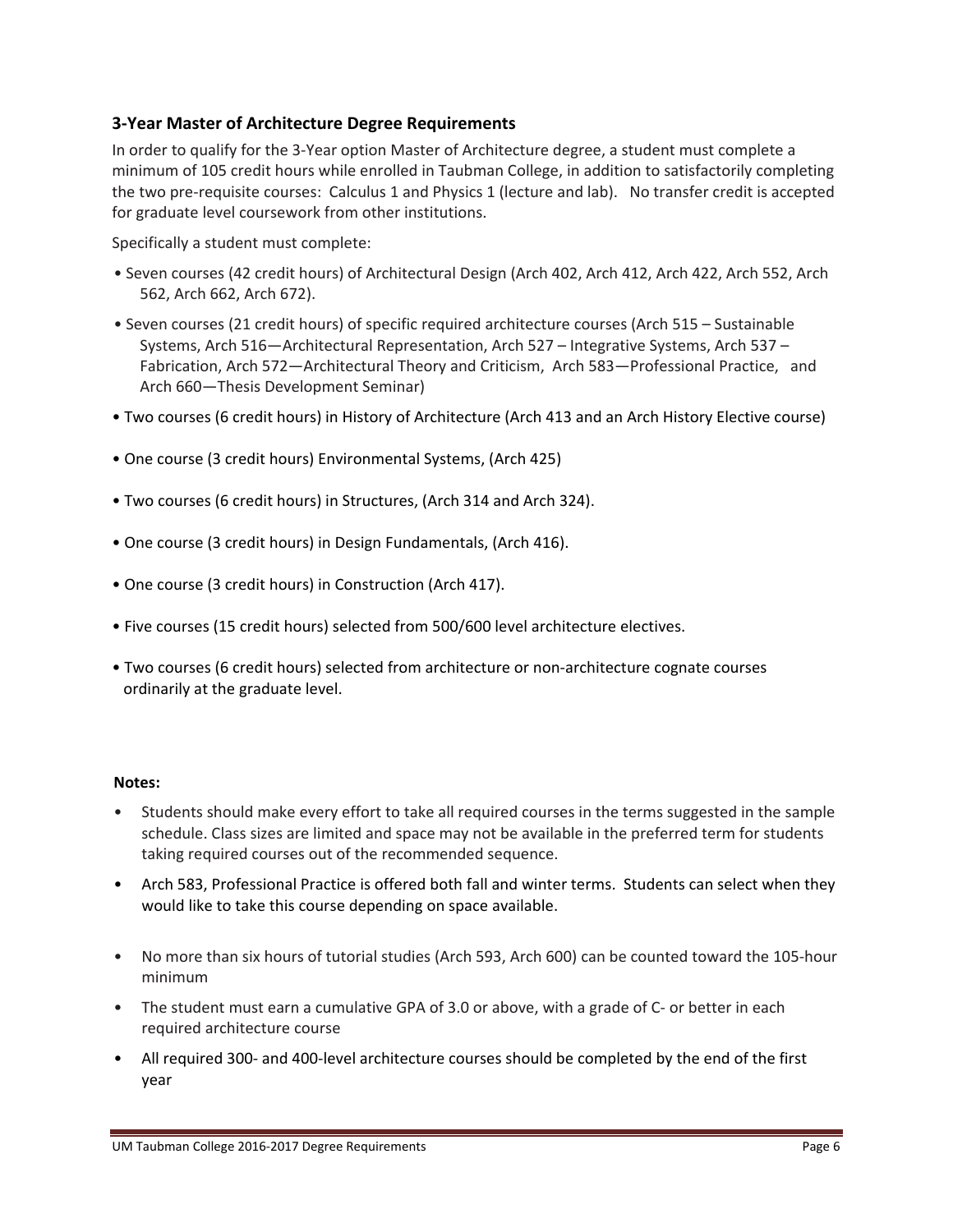• All course elections must be approved by the student's faculty advisor on a 3‐Year program planning form. Policies regarding the diploma application and graduation honors are the same as those for other graduate students

#### **3G Core Courses**

| 6 |
|---|
| 6 |
| 6 |
| 6 |
|   |
|   |
|   |
| 6 |
|   |
|   |
|   |
|   |
|   |
|   |
|   |
|   |
| 3 |
|   |
|   |
|   |
|   |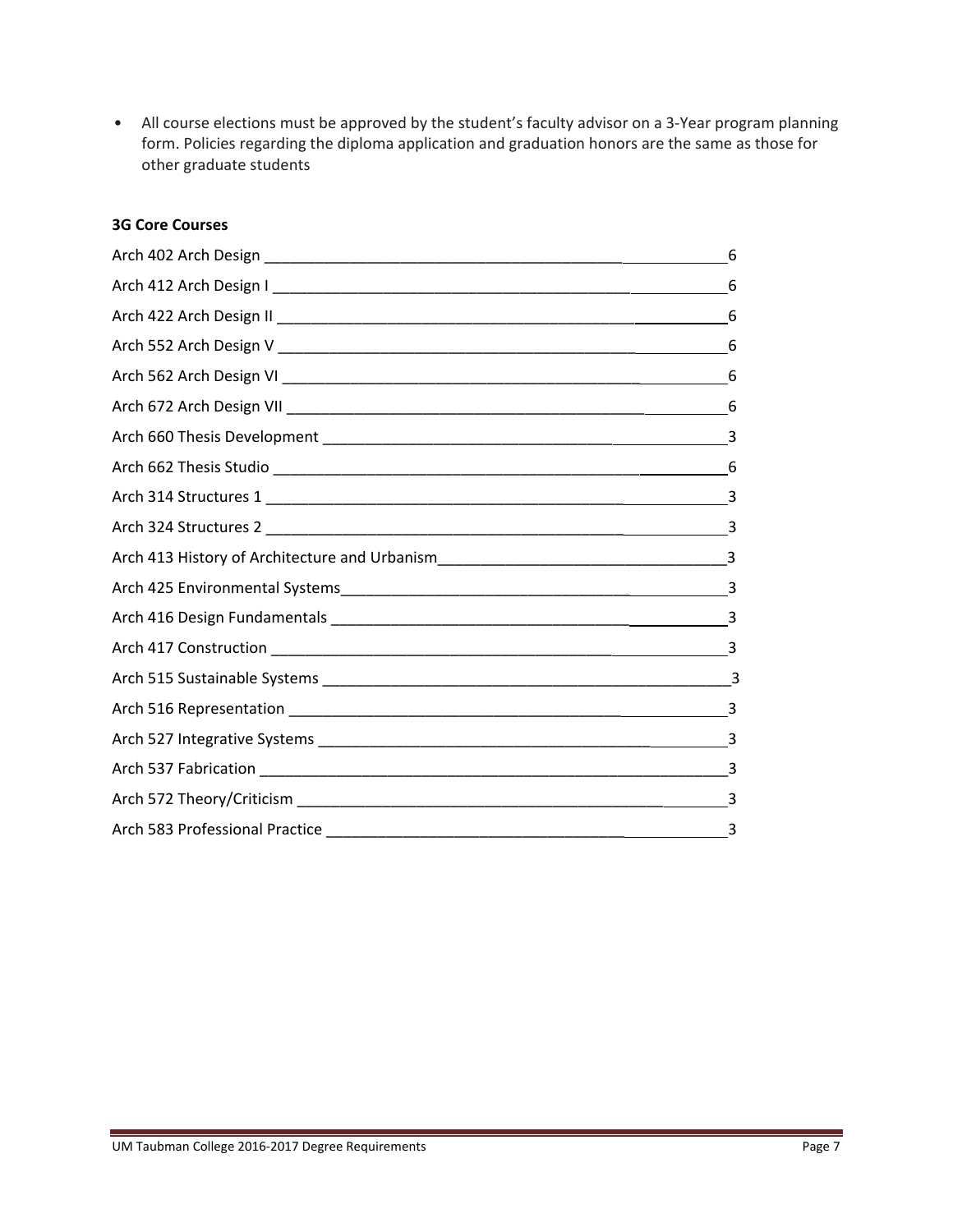# **IC: Master of Science in Architecture Design and Research Degree Requirements**

#### **Master of Science in Architecture Design and Research; Concentration: Conservation**

Completion of a minimum of 36 credit hours with a GPA of 3.0 (B) or better. Specifically a student must complete the following in good standing (grade of 'B' or better), NFC (not for credit) or undergrad courses do not count toward the 36 credit hour requirement: Core Requirements:

- One course (3 credit hours) in MS Proseminar (Arch 714);
- One course (3 credit hours) in MS Concentration Theory (Arch 716);
- Two courses (6 credit hours) in MS Concentration Core A & B (Arch 717 / 553);
- One course (6 credit hours) in MS Practicum (Arch 700, Section 003);
- One course (6 credit hours) in MS Capstone (Arch 739, Section 003);
- Four courses (12 credit hours) of Open electives two courses of which must be cognates (defined by Rackham Graduate School as graduate‐level courses in a discipline or area different from the student's field of study).

#### **Master of Science in Architecture Design and Research; Concentration: Material Systems**

Completion of a minimum of 36 credit hours with a GPA of 3.0 (B) or better. Specifically a student must complete the following in good standing (grade of 'B' or better), NFC (not for credit) or undergrad courses do not count toward the 36 credit hour requirement:

Core Requirements:

- One course (3 credit hours) in MS Proseminar (Arch 714);
- One course (3 credit hours) in MS Concentration Theory (Arch 706);
- Two courses (6 credit hours) in MS Concentration Core A & B (Arch 707 / 708);
- One course (6 credit hours) in MS Practicum (Arch 700, Section 002);
- One course (6 credit hours) in MS Capstone (Arch 739, Section 002);
- Four courses (12 credit hours) of Open electives two courses of which must be cognates (defined by Rackham Graduate School as graduate‐level courses in a discipline or area different from the student's field of study).

#### **Master of Science in Architecture Design and Research; Concentration: Digital Technologies**

Completion of a minimum of 36 credit hours with a GPA of 3.0 (B) or better. Specifically a student must complete the following in good standing (grade of 'B' or better), NFC (not for credit) or undergrad courses do not count toward the 36 credit hour requirement: Core Requirements:

- One course (3 credit hours) in MS Proseminar (Arch 714);
- One course (3 credit hours) in MS Concentration Theory (Arch 701);
- Two courses (6 credit hours) in MS Concentration Core A & B (Arch 702 / 703);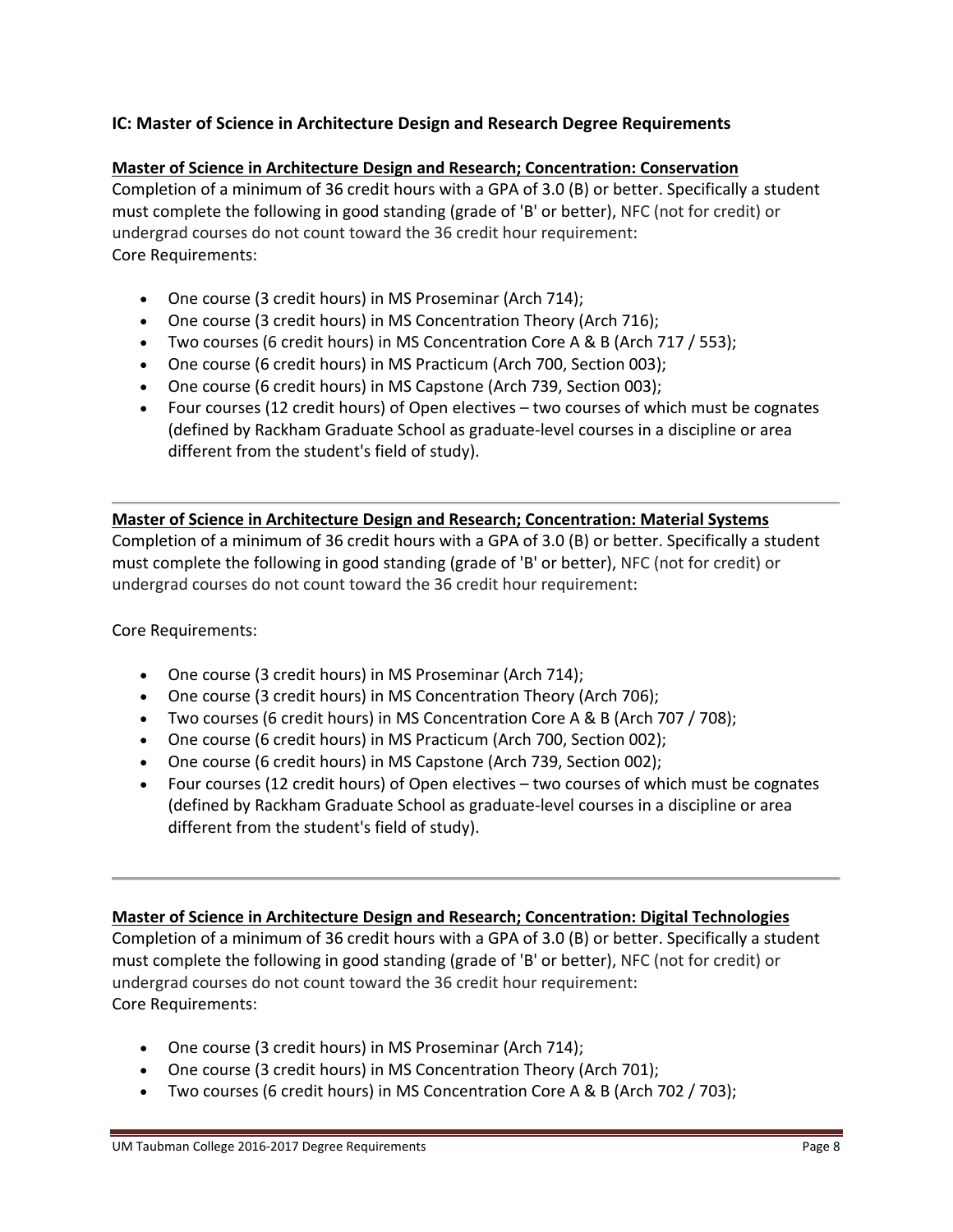- One course (6 credit hours) in MS Practicum (Arch 700, Section 001);
- One course (6 credit hours) in MS Capstone (Arch 739, Section 001);
- Four courses (12 credit hours) of Open electives two courses of which must be cognates (defined by Rackham Graduate School as graduate‐level courses in a discipline or area different from the student's field of study).

#### **Master of Science in Architecture Design and Research; Concentration: Design and Health**

Completion of a minimum of 36 credit hours with a GPA of 3.0 (B) or better. Specifically a student must complete the following in good standing (grade of 'B' or better), NFC (not for credit) or undergrad courses do not count toward the 36 credit hour requirement: Core Requirements:

- One course (3 credits) in MS Proseminar (Arch 714);
- One course (3 credits) in MS Concentration Theory (Arch 726);
- Two courses (6 credits) in MS Concentration Core A & B (Arch 727/728)
- One course (6 credits) in MS Practicum (Arch 700, Section 004)
- One course (6 credits) in MS Capstone (Arch 739, Section 004)
- Four courses (12 credit hours) of Open electives two courses of which must be cognates (defined by Rackham Graduate School as graduate‐level courses in a discipline or area different from the student's field of study).

## **ID: Ph.D. in Architecture Degree Requirements**

Students who have been offered admission are required to complete a minimum of 40 credit hours of graded course work (including core courses and electives) prior to achieving candidacy. Specifically, students are required to take:

- 1. 13 credit hours of core courses (including 3 credit hours related to the Research Practicum)
- 2. 12 credit hours of letter graded courses in the major specialization area
- 3. 9 credit hours of letter graded courses in the minor specialization area
- 4. 6 credit hours of letter graded elective courses.

All students who anticipate working with quantitative or qualitative data manipulation are required to complete at least 3 credit hours of graded coursework in statistical analyses and/or advanced research methods (beyond the required core course).

Students must complete two consecutive terms of full‐time graduate work in residence beginning in the fall term of their first year so that the core courses may be taken in the required sequence. Students who have been offered special admission will be required to complete additional course work. Rackham requires that graduate‐level cognate courses of four credit hours be satisfactorily completed in a department/program other than the Architecture Program. These courses may be used to satisfy the major or minor requirement and must be approved by the student's major professor. These credit hours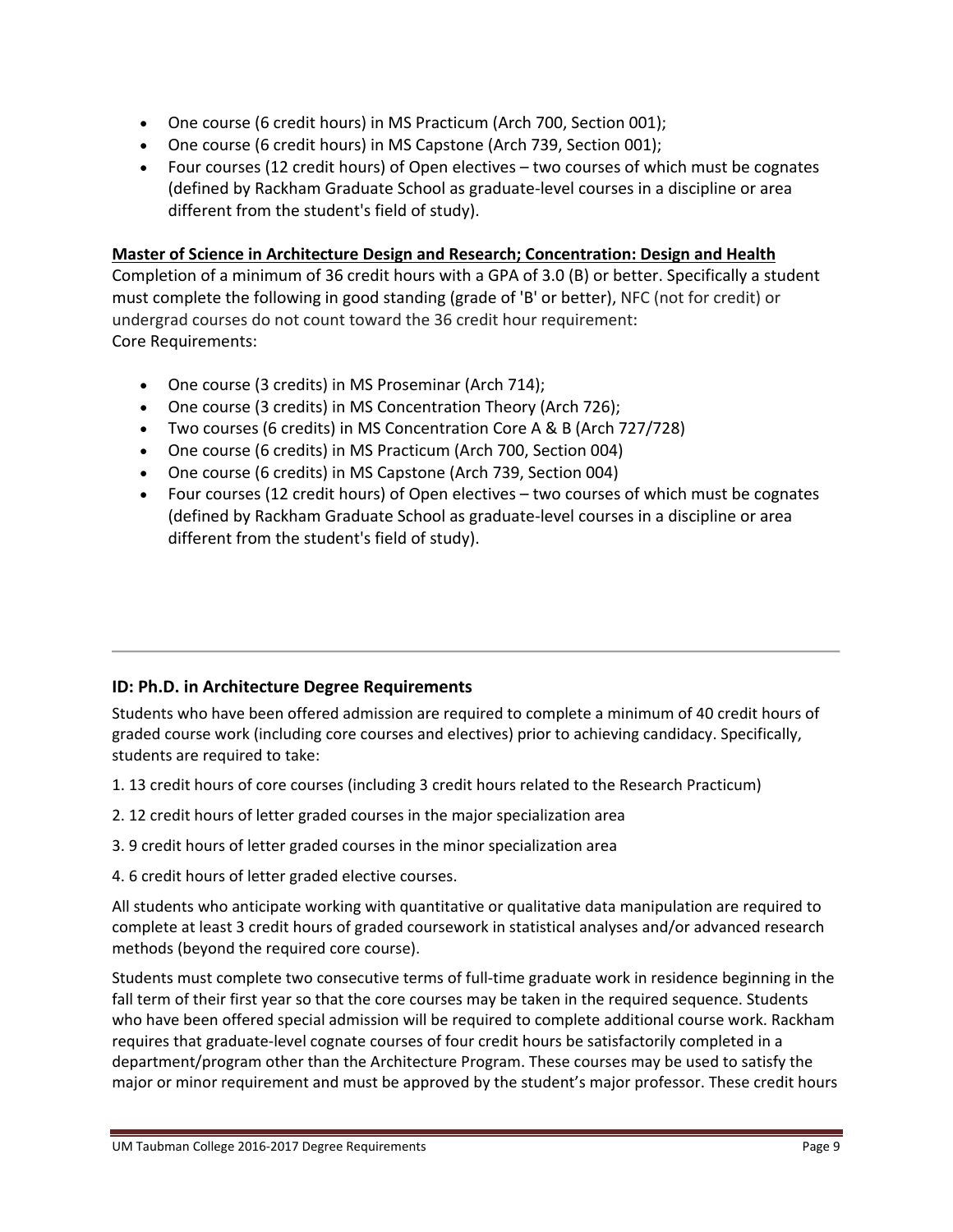are not additional to the 40 required hours. Upon satisfactorily completing all Ph.D. course work, a Ph.D. student is eligible to apply for and be awarded the Master of Science degree.

#### **Ph.D. In Architecture Core Courses**

The core curriculum for the degree consists of courses in the theoretical foundations of architecture, research methods, and seminars relating to the student's major and/or minor specialization areas. For detailed description of these courses see the Course Descriptions section.

#### Course Credit Hours

| Arch 801 Doctoral Colloquium: Ethics and Doctoral Research                                                                                                        |  |
|-------------------------------------------------------------------------------------------------------------------------------------------------------------------|--|
| Arch 812 Theory in Architectural Research<br>(Ph.D. student in the H/T specialization area can replace 812 with an alternative course designated by the H/T area) |  |
| Arch 813 Research Design and Methods in Architecture<br>Section 001-HT<br>$1_{-}$<br>Section 002-BT, DS<br>2.                                                     |  |
| Area Seminar (choose one of three options)<br>Arch 823: Architectural History and Theory<br>Arch 824: Design Studies<br>Arch 825: Building Technology             |  |
| Arch 839 Research Practicum                                                                                                                                       |  |
| <b>TOTAL</b>                                                                                                                                                      |  |

With approval from Doctoral Studies a student may elect to take another 3 hour methods course in lieu of Arch 813.

## **IE: MASTER OF ARCHITECTURE DUAL DEGREES**

Graduate students enrolled in the 3-Year M.Arch degree must complete all required 300 and 400 level **course work before applying to a dual degree program. Students should see an Academic Advisor in** both schools to discuss an appropriate plan of study. It is the responsibility of the student to follow **the academic policies and procedures of each school.**

#### **2‐Year M. Arch/M.U.P Degree Requirements**

Students in the joint degree M.Arch/M.U.P. degree must complete a minimum of 84 credit hours. Specifically, a student must complete:

1. 45 credit hours of 500/600 level architecture courses, including four courses (24 credit hours) of architectural design (Arch 552, Arch 562, Arch 662, Arch 672,) and seven courses (21 credit hours) of specific required architecture courses: (Arch 515 – Sustainable Systems, Arch 516—Architectural Representation, Arch 527 – Integrative Systems, Arch 537 – Fabrication, Arch 572—Architectural Theory and Criticism, Arch 583—Professional Practice, and Arch 660—Thesis Development Seminar)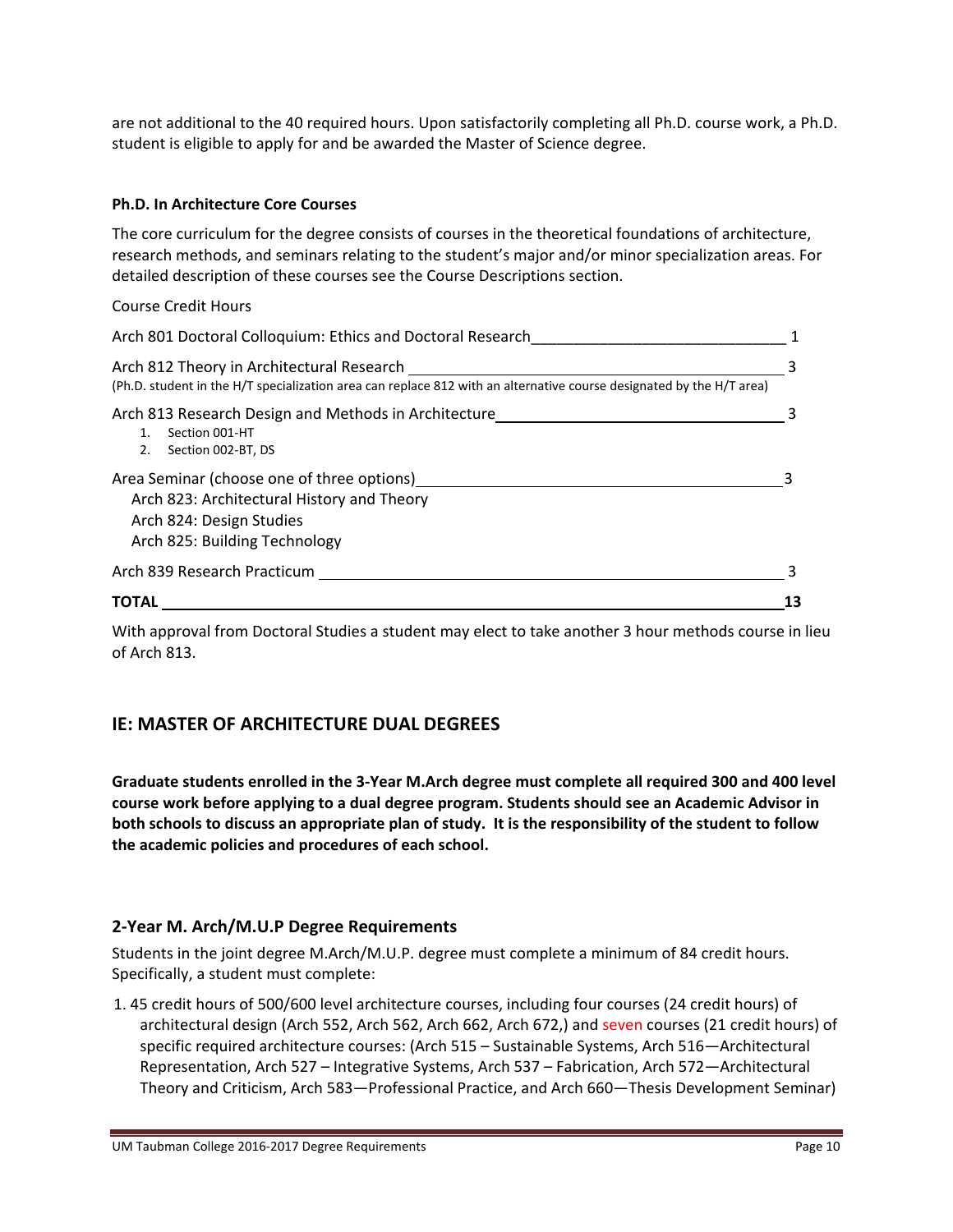- 2. 30 credit hours of graduate level urban planning courses, including all "core" course work unless waived by the instructor
- 3. 9 additional cognate/elective courses needed to fulfill the 84 credit hour requirement

In addition, students who lack college‐level economics and statistics must complete acceptable courses in these two degrees. A cumulative GPA of "B" must be earned in each unit and not more than 24 credit hours may be double‐counted toward the two degrees.

Each unit maintains a separate transcript and either degree may be awarded independently, provided the requirements for the single degree have been met.

# **2‐Year M. Arch/M.B.A. Degree Requirements**

Students in the Joint Degree M.Arch/M.B.A. degree must complete a minimum of 90 credit hours, including a minimum of:

## **60 credit hours in Taubman College (cannot include transfer credit or work experience) including:**

- 24 credit hours of architectural design (Arch 552, Arch 562, Arch 662, and Arch 672)
- Seven courses (21 credit hours) of specific required architecture courses (Arch 515 Sustainable Systems, Arch 516—Architectural Representation, Arch 527 – Integrative Systems, Arch 537 – Fabrication, Arch 572—Architectural Theory and Criticism, Arch 583—Professional Practice, and Arch 660—Thesis Development Seminar)
- 15 credit hours of transferable electives from the Ross School of Business

#### **57 credit hours in the Ross School of Business, including:**

- 30 credit hour M.B.A. core (no credit is awarded for Business Administration core courses successfully waived; credit must be earned with Business electives
- 15 elective credit hours in Business Administration
- 12 credit hours of transferable electives from Taubman College

## **2‐Year M. Arch/M.Eng Degree Requirements**

The dual M. Arch/M.Eng degree requires the completion of a minimum of 75 credit hours. Specifically, a student must complete:

- 1. Four courses (24 credit hours) of architectural design (Arch 552, Arch 562, Arch 662, Arch 672);
- 2. Seven courses (21 credit hours) of specific required architecture courses (Arch 515 Sustainable Systems, Arch 516—Architectural Representation, Arch 527 – Integrative Systems, Arch 537 – Fabrication, Arch 572—Architectural Theory and Criticism, Arch 583—Professional Practice, and Arch 660—Thesis Development Seminar)
- 3. Three courses (9 credit hours) selection from 500/600 level Architecture Courses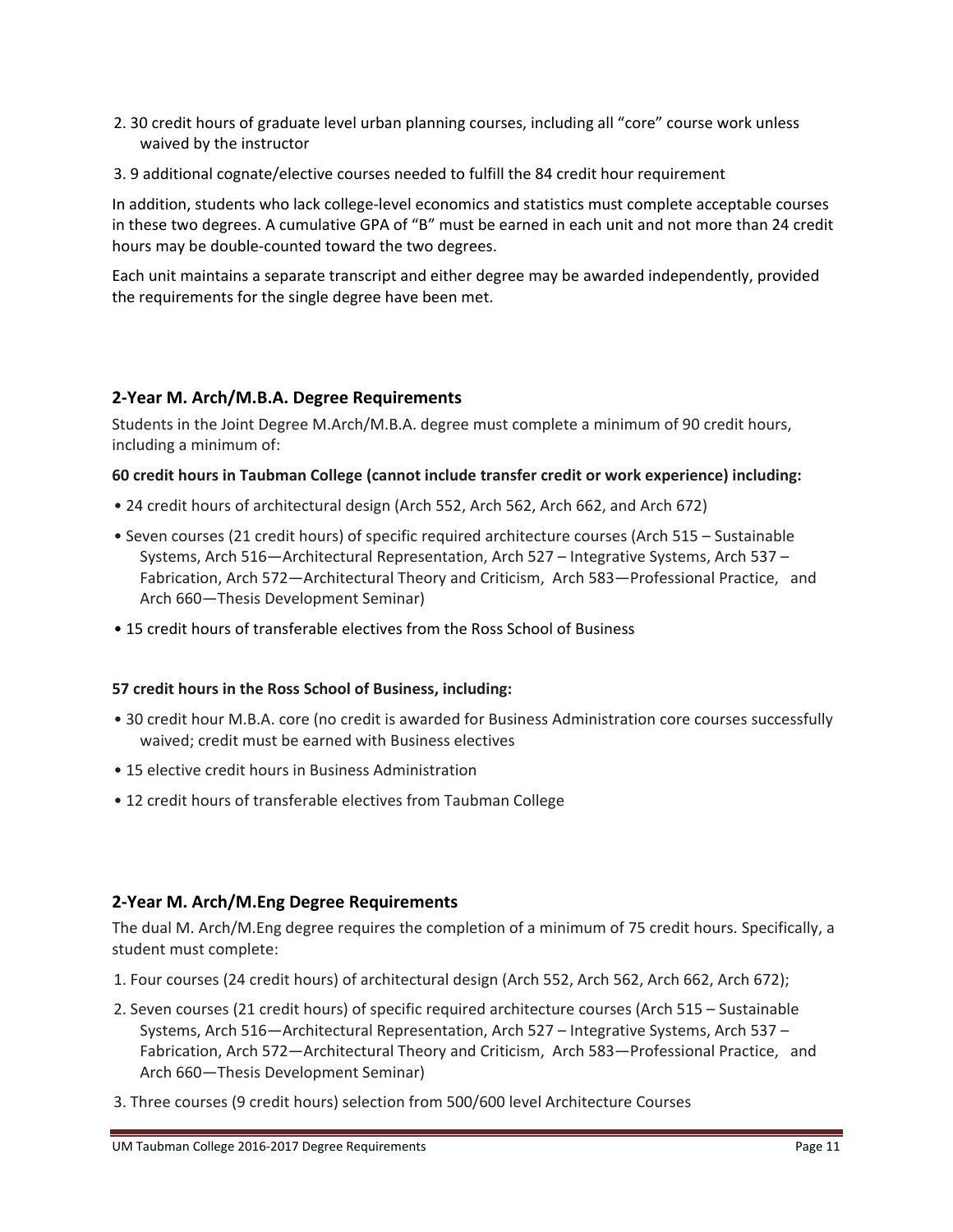- 4. 9 credit hours of Construction Engineering "core" courses (CEE 531, CEE 532, and CEE 536)
- 5. 6 credit hours of graduate‐level Construction Engineering courses
- 6. 3 credit hours of a Construction Practice seminar (CEE 530)
- 7. Any additional cognate/elective courses needed to fulfill the 75 credit hours and general requirements of each degree

In addition to the requirements outlined above, students must also complete—by the end of their first year of graduate study—the following courses or approved equivalents: CEE 351 Civil Engineering Materials, CEE 431 Construction Contracting, CEE 432 Construction Engineering, and CEE 445 Engineering Properties of Soils. In order to minimize scheduling problems, students are strongly encouraged to complete these courses prior to entering the dual degree. Note that these four courses, as well as other 300 and 400 level courses, will not be recognized for graduate credit within the 30 credit hours required for the M.Eng degree.

A cumulative GPA of "B" must be earned in each unit and no more than 15 credit hours may be double‐ counted toward the two degrees. Each unit maintains a separate transcript and either degree may be awarded independently, provided the requirements for the single degree have been met.

# **SECTION II: URBAN DESIGN DEGREES**

# **IIA: MASTER OF URBAN DESIGN (MUD)**

## **Master of Urban Design Degree Requirements**

The M.U.D. Degree requires 52 academic credits. The degree is 12 months in length consisting of a summer half term (July–August), fall full term (September–December), winter full term (January– April), and spring half term (May–June).

## **Master of Urban Design Core Courses**

|                                                                                                               | 6                        |
|---------------------------------------------------------------------------------------------------------------|--------------------------|
|                                                                                                               | $6\overline{6}$          |
|                                                                                                               |                          |
|                                                                                                               |                          |
|                                                                                                               |                          |
|                                                                                                               | $\overline{\phantom{0}}$ |
|                                                                                                               | $\overline{\phantom{0}}$ |
|                                                                                                               | 1.5                      |
|                                                                                                               | 1.5                      |
| UD 718 Theories and Methods in Urban Design Manuscript Control of Australian Control of Australian Control of |                          |
|                                                                                                               |                          |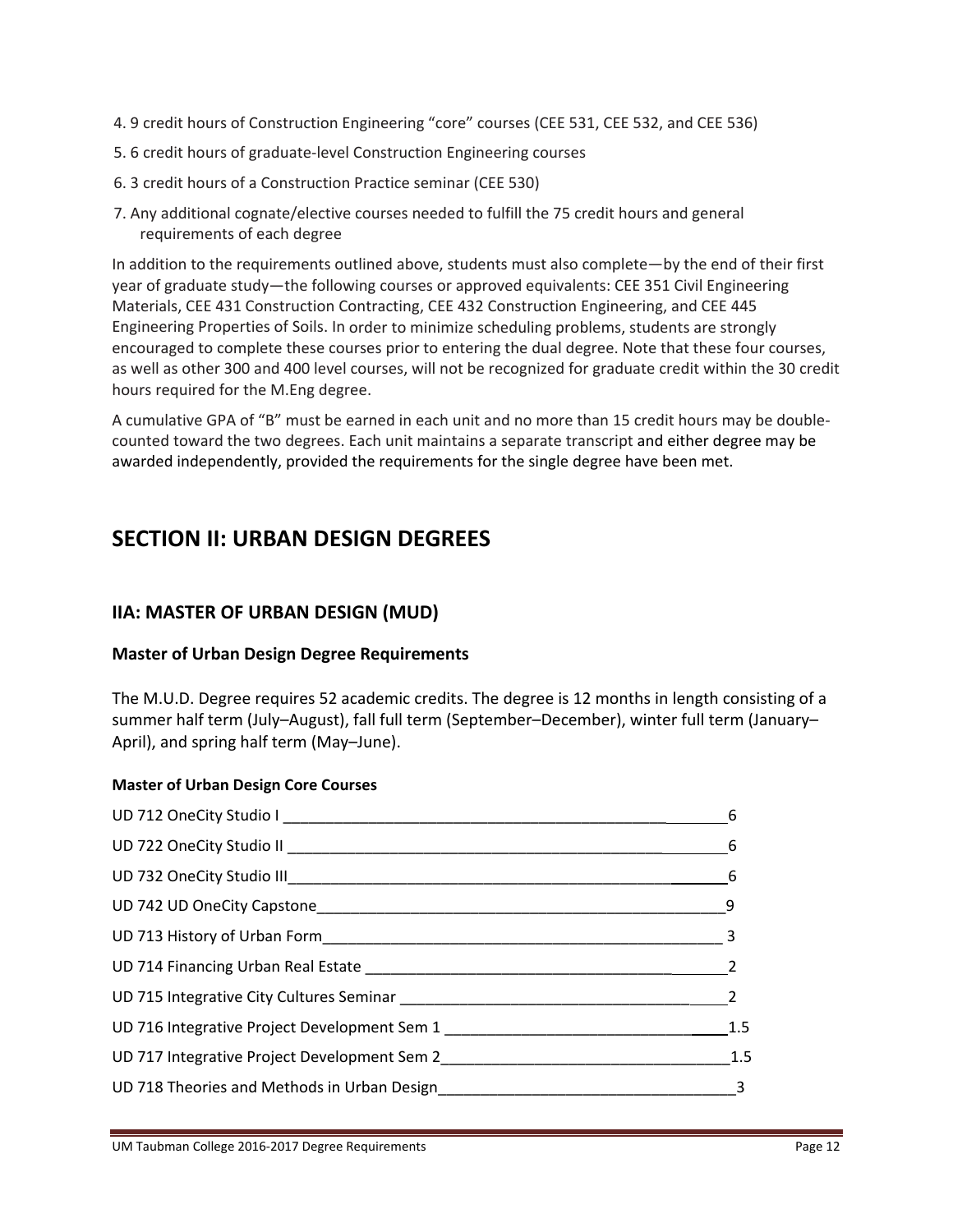| Directed Elective: Policy, Law, Institutions |  |
|----------------------------------------------|--|
| Directed Elective: Real Estate               |  |
| Directed Elective: Ecology/Sustainability    |  |
| Open elective                                |  |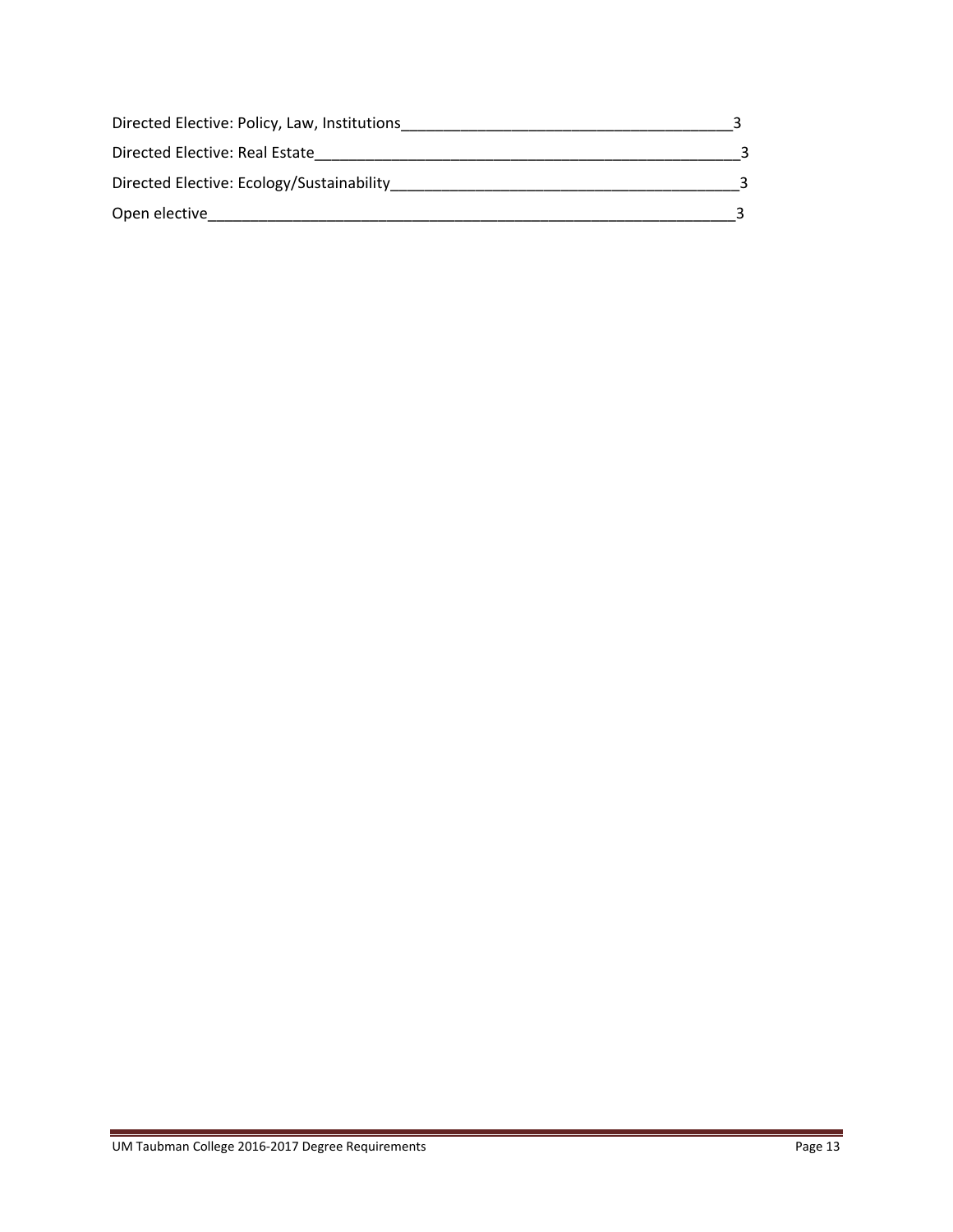# **SECTION III: URBAN PLANNING DEGREES**

## **IIIA: MASTER OF URBAN PLANNING (MUP)**

#### **Master of Urban Planning Degree Requirements**

In order to obtain the Master of Urban Planning degree, a student must fulfill the following requirements:

1. The student must complete a minimum of 48 approved credit hours, of which:

- a) a minimum of 30 hours must be in graduate‐level urban planning courses; and
- b) no more than eight hours may be counted from among individual study‐type courses (i.e., UP 680, 685, 733, or 734).

2. The student must complete all "core" courses, unless waived by the faculty member who teaches a specific core course.

3. Each student must complete a course in economics (UP 510) and a course in statistics (UP 503) if these were not taken as an undergraduate.

4. Each student must complete a minimum of four hours of courses outside the degree (cognate requirement).

5. Each student completes a concentration that normally includes at least three courses.

Each student must earn an overall grade point average of "B" (3.0) or better while enrolled in the degree.

Incoming students are assigned a faculty advisor with whom programs of study, course alternatives, concentration choices, and career objectives are explored. The counseling procedure within the degree varies according to the individual student's needs and his or her evolution through the four terms of study.

All students develop a written study plan using the "Degree Requirements Checklist." This study plan should be reconsidered and revised by the student with the approval of the advisor each term. The checklist will be maintained in the student's file and serve as the official record of a student's progress toward degree requirements. Keeping the form up to date helps to ensure that degree requirements are met in a timely fashion. Students complete a concentration declaration form during their second full semester in the degree; the concentration advisor should approve a student's concentration plan on the Degree Requirements Checklist before the end of the third semester.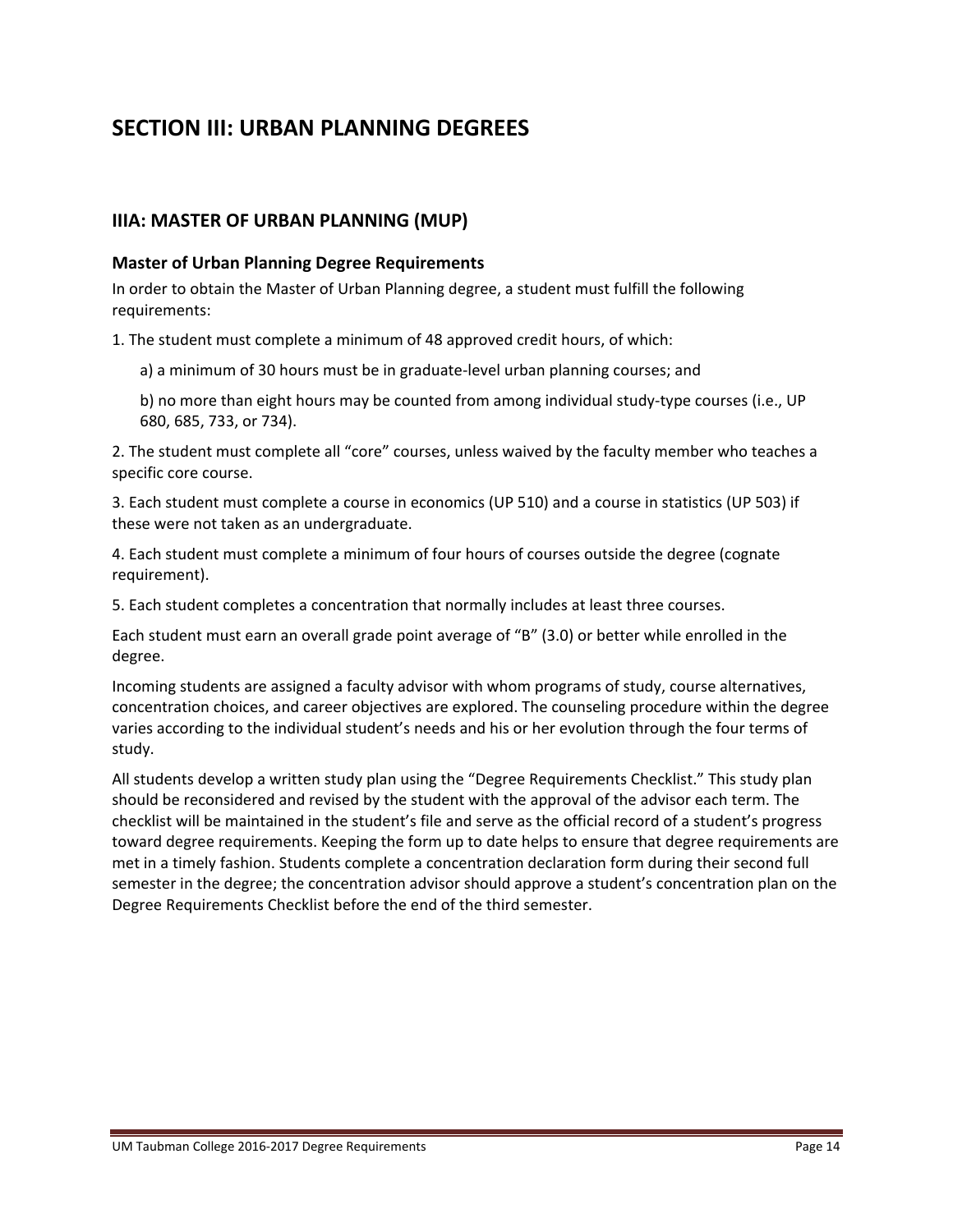#### **M.U.P. Core Courses**

Generally, students take the majority of their courses during the first year from among the offerings of the Urban and Regional Planning Program. A series of "core" courses serve to give the student a broad‐ based knowledge of planning. These classes deal with urban planning analysis, history and theory, professional practice, and the social, economic, political, legal, and physical aspects of urban planning. If a student already possesses an acceptable level of competence in an area covered by a core course, an elective may be substituted. The determination as to whether or not a student possesses an acceptable level of competence will be made by the respective instructor in a core course in consultation with the student, his or her advisor, and the chair. All changes must be noted on the "Degree Requirements Checklist." The "core" courses required of master of urban planning students are as follows:

| <b>Course Number/Title</b>                                                                          | <b>Credit Hours</b> |
|-----------------------------------------------------------------------------------------------------|---------------------|
| UP 503 Introduction to Statistics*                                                                  |                     |
| (for those who have not taken statistics)<br><u>examples and the contraction of the contraction</u> | 2                   |
|                                                                                                     |                     |
|                                                                                                     |                     |
| UP 510 Public Economics for Urban Planning**                                                        |                     |
|                                                                                                     |                     |
|                                                                                                     |                     |
|                                                                                                     |                     |
|                                                                                                     | $\sim$ 3            |
|                                                                                                     |                     |
| UP 634 Integrative Field Experience Manual Communication of 6                                       |                     |
| or UP 733/4 Planning Thesis/Professional Project                                                    |                     |

\* Or a statistics course taken prior to program entry.

\*\* Or a microeconomics course taken prior to program entry.

#### **IIIB: MASTER OF URBAN PLANNING FORMALLY STRUCTURED DUAL DEGREES**

Students should see an Academic Advisor in both schools to discuss an appropriate plan of study. It is **the responsibility of the student to follow the academic policies and procedures of each school.**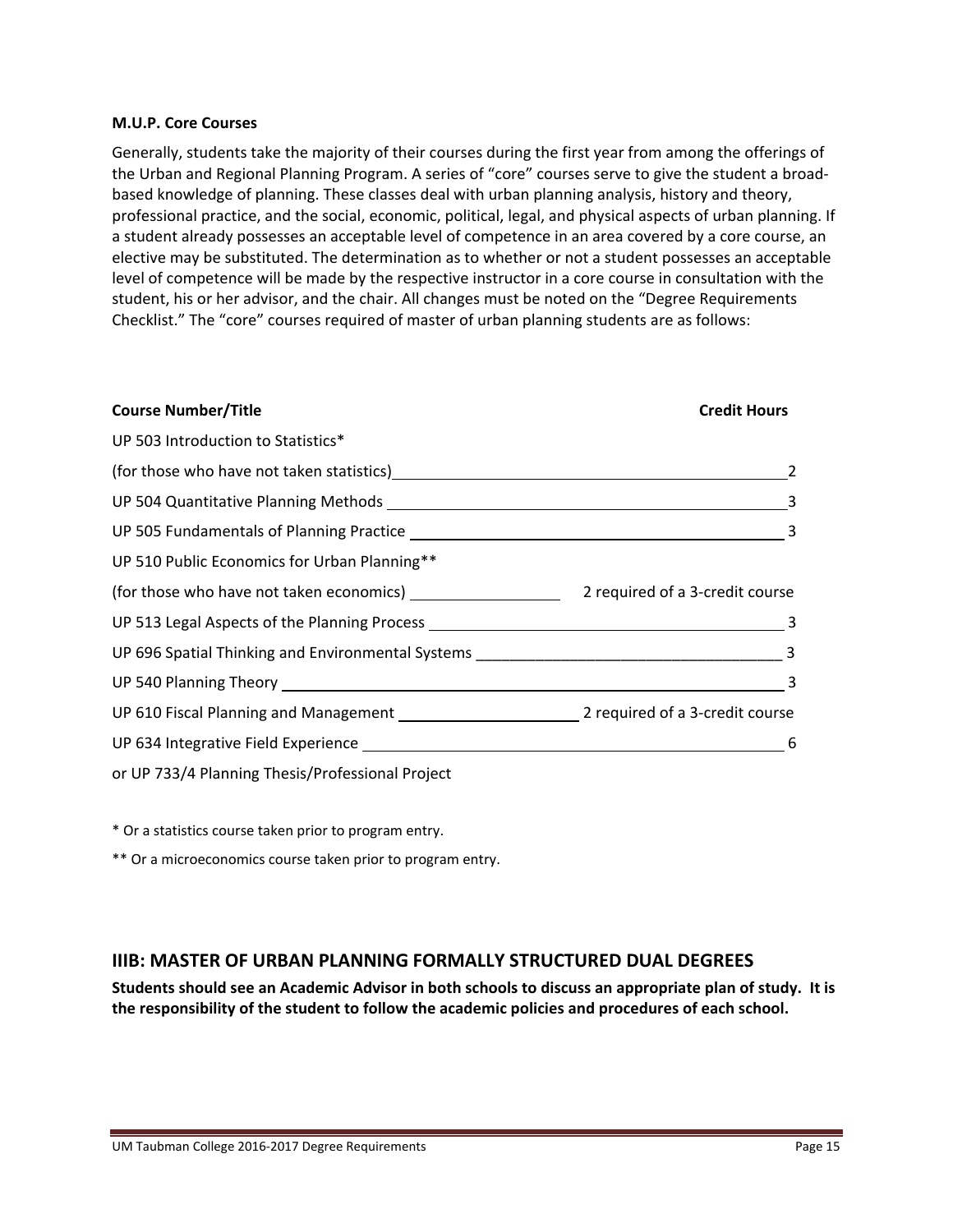# **M.U.P./M.Arch Degree Requirements**

The dual M.Arch/M.U.P. degree requires the completion of a minimum of 84 credit hours. Specifically, a student must complete:

- 1. 24 credit hours of architectural design courses (Arch 552, Arch 562, Arch 672, Arch 662).
- 2. Seven courses (21 credit hours) of specific required architecture courses (Arch 515 Sustainable Systems, Arch 516—Architectural Representation, Arch 527 – Integrative Systems, Arch 537 – Fabrication, Arch 572—Architectural Theory and Criticism, Arch 583—Professional Practice, and Arch 660—Thesis Development Seminar) Three courses (9 credit hours) of 500/600 level elective architecture courses
- 3. 30 credit hours of graduate level urban planning courses, including all "core" course work unless waived by the instructor.
- 4. 9 additional cognate/elective courses needed to fulfill the 84 credit hour requirement

Any additional cognate/elective courses needed to fulfill the 84 credit hour requirement. In addition, students who lack college‐level economics or statistics must complete acceptable courses in these two areas. These may be counted toward the 30 credit hours of graduate‐level urban planning courses, provided they are taken for graduate credit in urban planning. A cumulative GPA of "B" must be earned in each unit and 24 credit hours may be double‐counted toward the two degrees. Each unit maintains a separate transcript, and either degree may be awarded independently, provided the requirements for the single degree have been met.

## **M.U.P./M.B.A. Degree Requirements**

The dual degree is an 84‐credit‐hour degree that can be completed in three years. This combines the two‐year, 48‐credit‐hour master of urban planning with the two‐year, 57‐credit‐hour master of business administration. Each student must take at least 45 credits of Business School courses and at least 30 credits of urban and regional planning courses with an additional 9 credits registered for in either degree. Students must meet the requirements of both degrees. Total credit hours needed  $30 + 45 + 9 = 84$ . Both schools must agree to admission of a student to the dual degree.

## **Coordinated Requirements**

Students are encouraged to take electives that address their specific interests in combining the two degrees. Here are some examples:

- 1. A student interested in urban real estate development may elect a set of urban real estate development or finance courses. These include:
	- o An introductory course in real estate
	- o A course on the planner as developer
	- o Urban and regional development
	- o Real estate finance
	- o Real estate law

A course focused on a real estate project, such as the capstone course in urban planning, may meet the requirement in Planning for an integrative, practice‐oriented experience.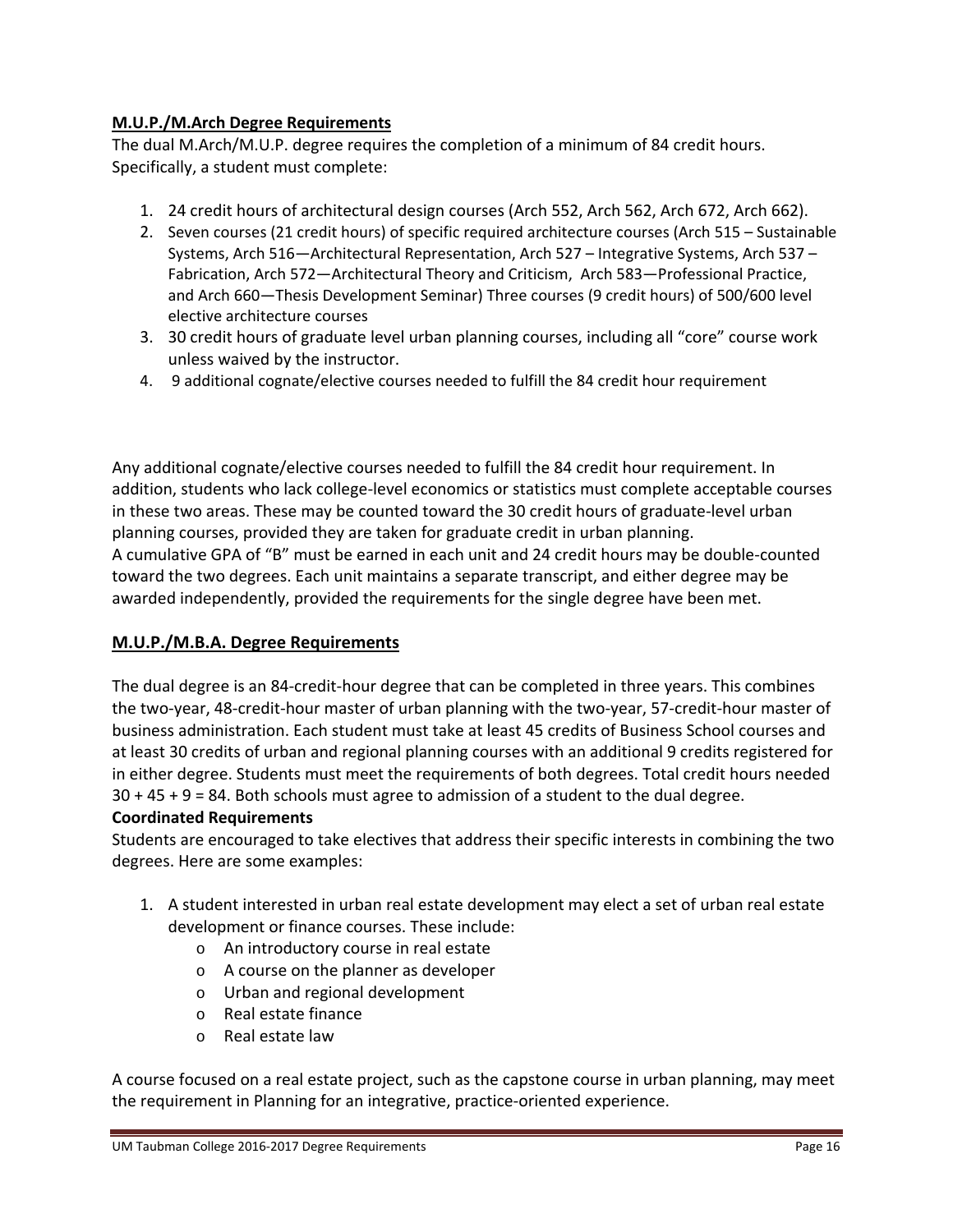- 1. A student interested in management of urban operations may elect a series of courses in a topic of interest in urban management. These might include:
	- $\circ$  The series of Planning concentration courses in transportation (for interest in public transit agencies), the series of Planning concentration courses in housing, community, and economic development (for interest in public housing), and so forth.
	- o Courses in public and nonprofit management in the Business School.
- 2. A student interested in urban revitalization through economic development may elect a series of courses that bring the public and private perspectives on economic development together. These could include:
	- o The series of courses in economic development in Planning (see the concentration in housing, community, and economic development planning).
	- o Urban entrepreneurship in the Business School
	- o Business plans and entrepreneurship in the Business School

# **M.U.P./J.D. Degree Requirements**

# **Basic Requirements for the M.U.P.**

• The M.U.P. degree requires a minimum of 48 credit hours, including core courses. Students must earn a minimum of 33 credit hours toward the MUP, 30 of which must come from UP courses • Fifteen (15) credit hours may be satisfied by appropriate courses taken in the Law School.

# **Basic Requirements for the J.D.**

- Students entering the Law School must complete the required first‐year law curriculum.
- Students admitted to the Law School must earn a minimum of 82 credits toward the J.D., at least 70 of which must be earned in Law School courses.
- Law students are required to complete a course in professional responsibility, translational law, and an upper‐class writing requirement.

• Twelve (12) credit hours may be taken from the satisfaction of requirements for the M.U.P.

# **Coordinated Requirements**

Applicants must gain separate and independent admission to both schools. Applicants should contact the Law School Admissions and Taubman College of Architecture and Urban Planning offices for application and admission information. The applicant's LSAT score may be used in place of the GRE.\*

Students must satisfy the degree requirements of each school and should consult with advisors in each school for the precise graduation requirements for each degree and for information about course offerings. Students should not expect any Law School courses beyond first‐year courses to be offered in the summer term. Students will not receive credit toward the J.D. for non-law coursework taken prior to matriculation at the Law School. Students should consult with the advisor at the companion school concerning credit toward the M.U.P. for Law coursework. During the third and fourth years of the degree, students are permitted to elect courses in both schools. Students generally are not restricted in their selection in each school beyond the first year in Law School and the core curriculum in the Urban and Regional Planning Program. Tuition will be assessed at either the Law School or the Graduate School rate, whichever is higher, when courses toward both degrees are taken in one term.

At the beginning of their final year of study in the combined degree, students should consult with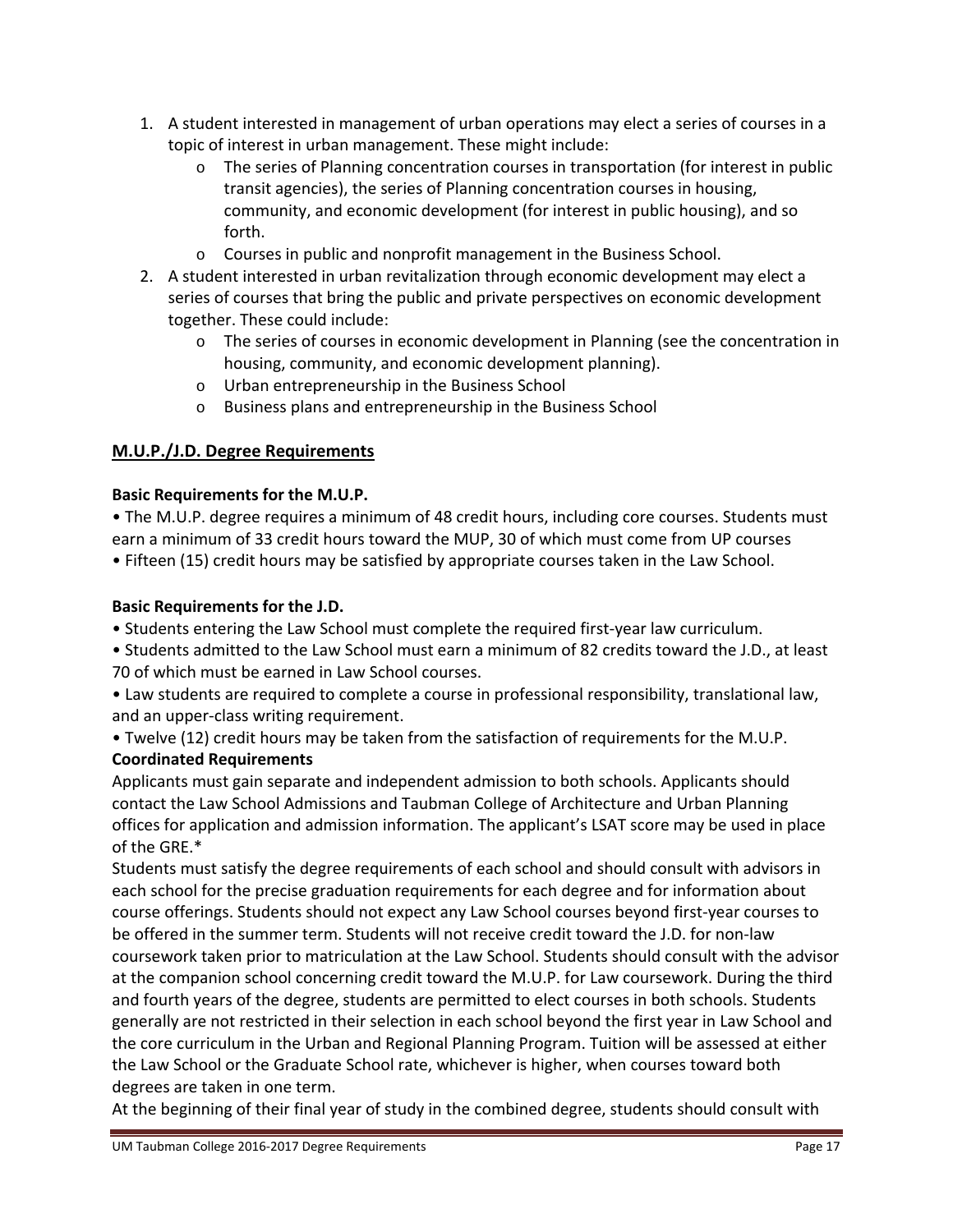their Taubman College Registrar and the Law School Registrar regarding forms that need to be completed prior to graduation. Also at the same time, students should submit a Dual/Joint Degree Election Form at (http://www/rackham.umich.edu/downloads/oard/forms /dualjoint6010.pdf) for approval from both the Law School and Taubman College of Architecture and Urban Planning. The combined degree is not open to those who have already earned either the J.D. or the M.U.P. Students who are registered in the first or second year at the Law School or the first year of the Urban and Regional Planning Program may apply for admission to the dual degree.

# **M.U.P./M.S. (SNRE) Degree Requirements**

The regular MS degree in SNRE is a two‐year 42 credit hour degree, while the MUP degree in URP is a two‐year 48 credit hour degree. The dual degree is a 75‐credit hour degree designed for completion normally in 3 years (i.e., six full‐time semesters of study, averaging 12.5 credit hours per semester).

For the dual degree, students take the required 42 credit hours in SNRE and 48 credit hours in URP with 15 credits double counted. This adheres to Rackham double counting requirements. In completing this coursework, students must accumulate a minimum of 30 UP credit hours and 25 NRE credit hours. Finally, students must complete all of the core required courses and the "concentration" (URP) or "field of study" (NRE) required courses for each of the two degrees. Core or concentration/field of study required courses may include courses that double count for the two degrees, depending on the particulars of a given student's program of study, as long as the total credit hour requirements are met. In URP, dual degree students usually choose a concentration in land use and environmental planning, physical planning and design, or housing, community and economic development, although they are not limited to those concentrations. Similarly, dual degree students in SNRE have typically chosen the sustainable systems or environmental policy and planning fields of study, although they are not limited to those fields of study.

# **Coordinated Requirements**:

Both degrees require an integrative, applied experience beyond traditional classroom instruction: In SNRE this is the opus requirement (typically a MS thesis or group Project) while in URP this is an integrative field experience. Allowing students to complete one, or the other, of these capstone requirements is a key part of the dual degree that makes its completion in three years feasible. The opus requirement for SNRE (NRE 700/701) may satisfy the integrative field experience requirement for URP (UP 634, 631, or 733/734), if the student has satisfied the first-year core degree requirements for URP (UP 503, 504, 505, 510, 513, and 540) before undertaking the opus and if the opus project addresses a planning‐related topic. Conversely, the integrative field experience requirement for URP may satisfy the opus requirement for SNRE if the student has satisfied the core degree requirements for SNRE (NRE 509, 510, and 580) before undertaking the integrative field experience project and if the integrative field experience project addresses an environmentally related topic.

For the purposes of this dual degree, the following pairs of courses are recognized as interchangeable, satisfying degree requirements for both degrees: UP 503 (Statistics – 3 CH) and NRE 538 (Natural Resource Statistics – 4 CH); UP 510 (Public Economics – 3 CH) and NRE 570 (Microeconomics for Nat Res Applications – 3CH); and UP 406 (Introduction to GIS – 3 CH) and NRE 531 (Principles of GIS – 4 CH).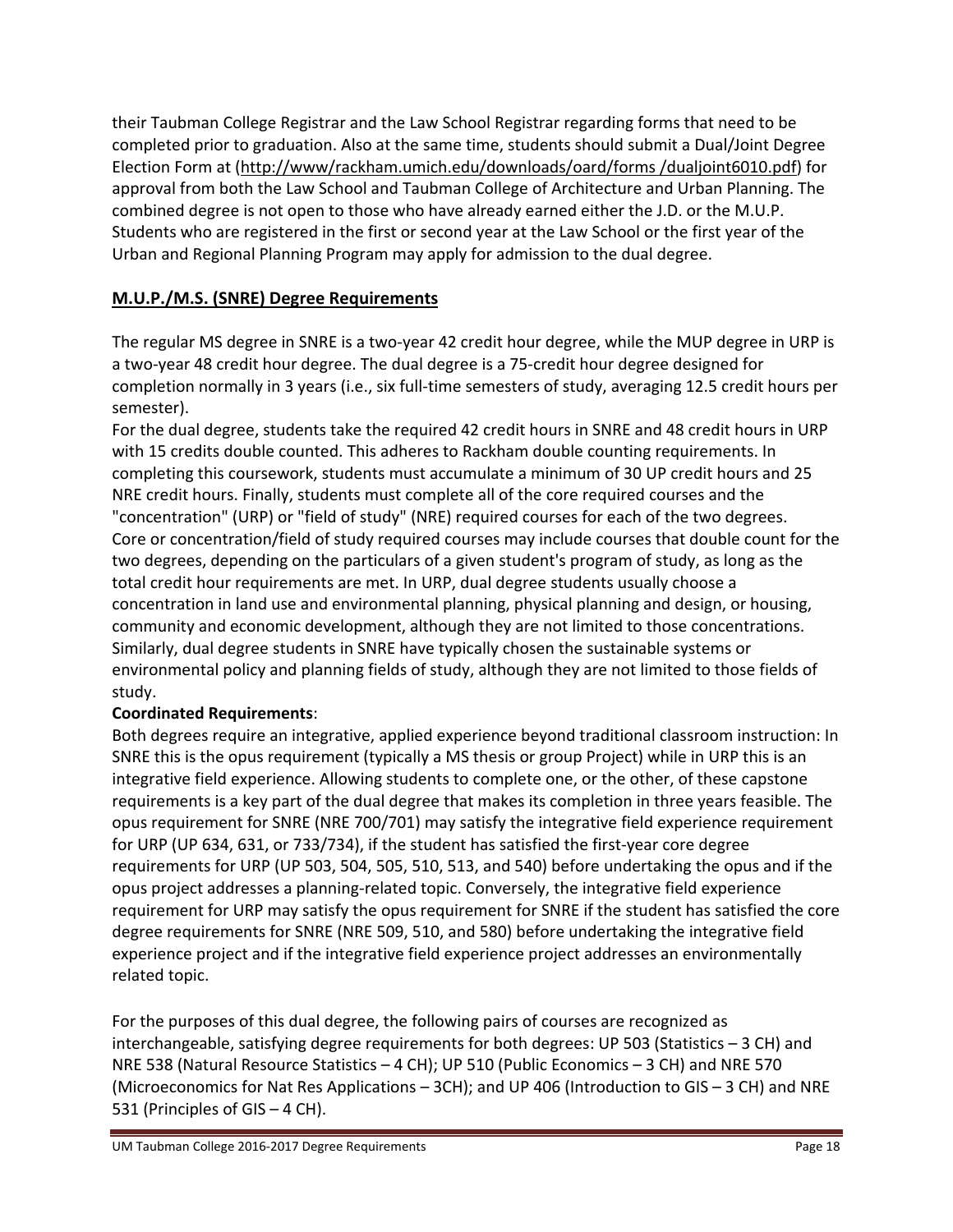# **IIIC: MASTER OF URBAN PLANNING STUDENT INITIATED DUAL DEGREES**

## **M.U.P./M.S.W. Degree Requirements**

The M.U.P./M.S.W. is a 90‐credit‐hour degree designed for completion in 2‐1/2 to 3 years. Students take 60 credit hours in Social Work, 48 credit hours in Urban and Regional Planning; 18 of which may double‐count toward both degrees. Students meet the specific requirements of each degree. In Social Work, students usually major in community organization and also concentrate in a substantive policy or service field. Human behavior and social environment courses emphasize community structure, organizational processes, and related areas. In Urban and Regional Planning, students usually choose to concentrate in housing, community, and economic development or international development. Students often take courses in non‐profit and public management and take advantage of seminars and workshops offered through the University's Non‐Profit and Public Management Center.

# **M.U.P./M.L.A Degree Requirements**

The M.L.A./M.U.P. degree is a 70 credit hour degree that can be completed in 3‐1/2 to 4 years. The M.U.P. requires 48 credits (with 30 of these in urban planning courses); the M.L.A. requires 36 credits. Fourteen of these can be double counted. M.L.A. students take approximately 29 credits of prerequisites early in their degree; these do not count toward the 36 credit total for the M.L.A. degree; that is the degree and its prerequisites ordinarily comprise about 65 credits. A student in the dual degree must meet the requirements of both degrees.

In urban and regional planning, students often choose a concentration in physical planning and urban design, land use and environmental planning, or housing, community and economic development. In landscape architecture, students proceed through a structured sequence of studios and complementary support courses, while taking advantage of elective courses in the School of Natural Resources and Environment.

## **M.U.P./M.P.P. Degree Requirements**

The M.U.P./M.P.P. degree is an 80 credit hour degree that can be completed within three years. The M.P.P. and the M.U.P. each require 48 credits; 16 credits may be double‐counted, according to the Rackham guidelines, but students should check with the Ford School before assuming that a given course may be double‐counted toward the M.P.P. Students meet the specific requirements of both degrees. In Urban and Regional Planning, students usually choose a concentration in transportation or housing, community and economic development. In Public Policy, a student's concentration is the area of the dual degree, Urban and Regional Planning. Students take required courses in statistics and math, economics, the political environment for policy, cost‐benefit analysis, public management, ethics, and a policy exercise. Students normally enroll nearly full time in one school one year and nearly full time in the second school the second year. They usually combine courses from both schools in the third year.

# **M.U.P./M.P.H. Degree Requirements**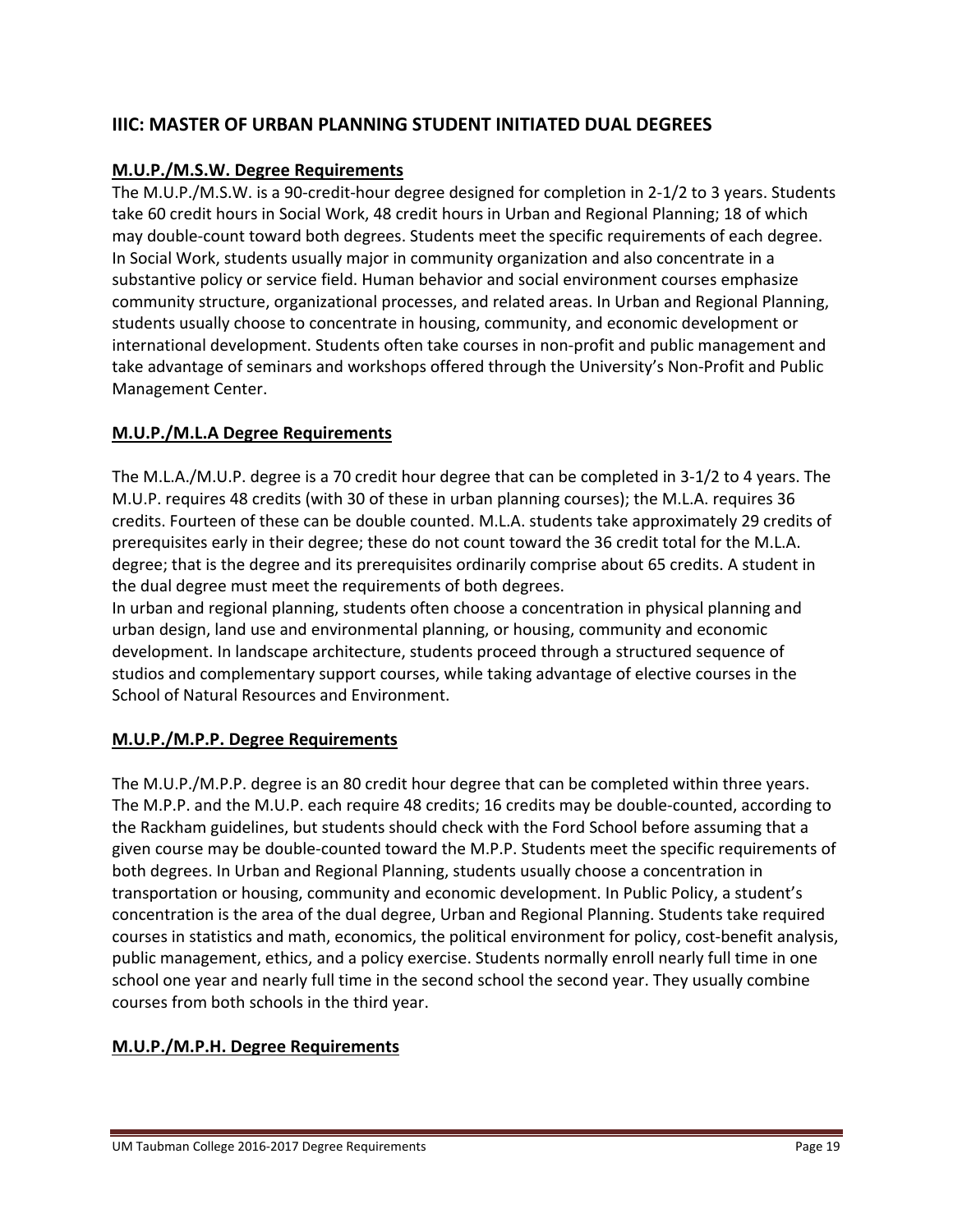The M.U.P./M.P.H. is a 90 credit hour degree for students without relevant health education experience or advanced degrees. Students take 60 credits for the M.P.H. and 48 credits for the M.U.P. Eighteen of these credits may be counted in both degrees. Students take at least 30 credits in the Urban and Regional Planning Program. Students normally complete the dual degree in three years of full‐time study.

# **IIID: Graduate Certificate in Real Estate Development**

The Graduate Certificate in Real Estate Development is an interdisciplinary field. Therefore, courses for the certificate come from the University of Michigan's Business, Law, Urban and Regional Planning, Natural Resources and Environment, Landscape Architecture, Architecture, Urban Design, and Engineering Schools. Students are eligible to apply either as (1) a University of Michigan graduate student or (2) as a real estate professional on a stand‐alone, certificate‐only, basis. Applicants have to be a graduate of an accredited four‐year college or university. We welcome applications from real estate professionals in the Detroit metropolitan area who are not currently enrolled at UM. Most of our UM graduate students are enrolled in urban planning, business, law, urban design, architecture, public policy, natural resources, and social work.

Certificate students must complete a total of 17 credits hours. Enrollment will be limited to 60 students at any one time.

#### **Course Requirements**

Students are encouraged but not required to have completed a course in microeconomics before beginning the certificate. Students will complete the following requirements (see courses page for specific course offerings):

A 7.5 credit real estate‐oriented MAP project is eligible for double‐counting two of the required 3 credit courses.

- An introductory real estate development overview course. The aim of these courses is to give students an overview of the process of real estate development from conception to completion before they enter courses that deal with detailed aspects of development.
- At least three credits in real estate finance and investment. These courses provide understanding of how real estate is financed and why investors are interested in real estate. Students will learn about the role of real estate finance in capital markets and about the structure of financing for real estate projects.
- At least three credits in real estate and land use law. These courses provide background in the legal structure that encourages, discourages, and controls different types of real estate development. These courses provide the background for understanding why jurisdictions regulate development and how regulation can enhance the quality of development.
- At least three credits in real estate in the urban development context. These courses encourage students to consider what constitutes desirable development that enhances the quality of life.
- At least three credits in design and implementation. These courses aim to give students background in complex areas of design and implementation of real estate development projects.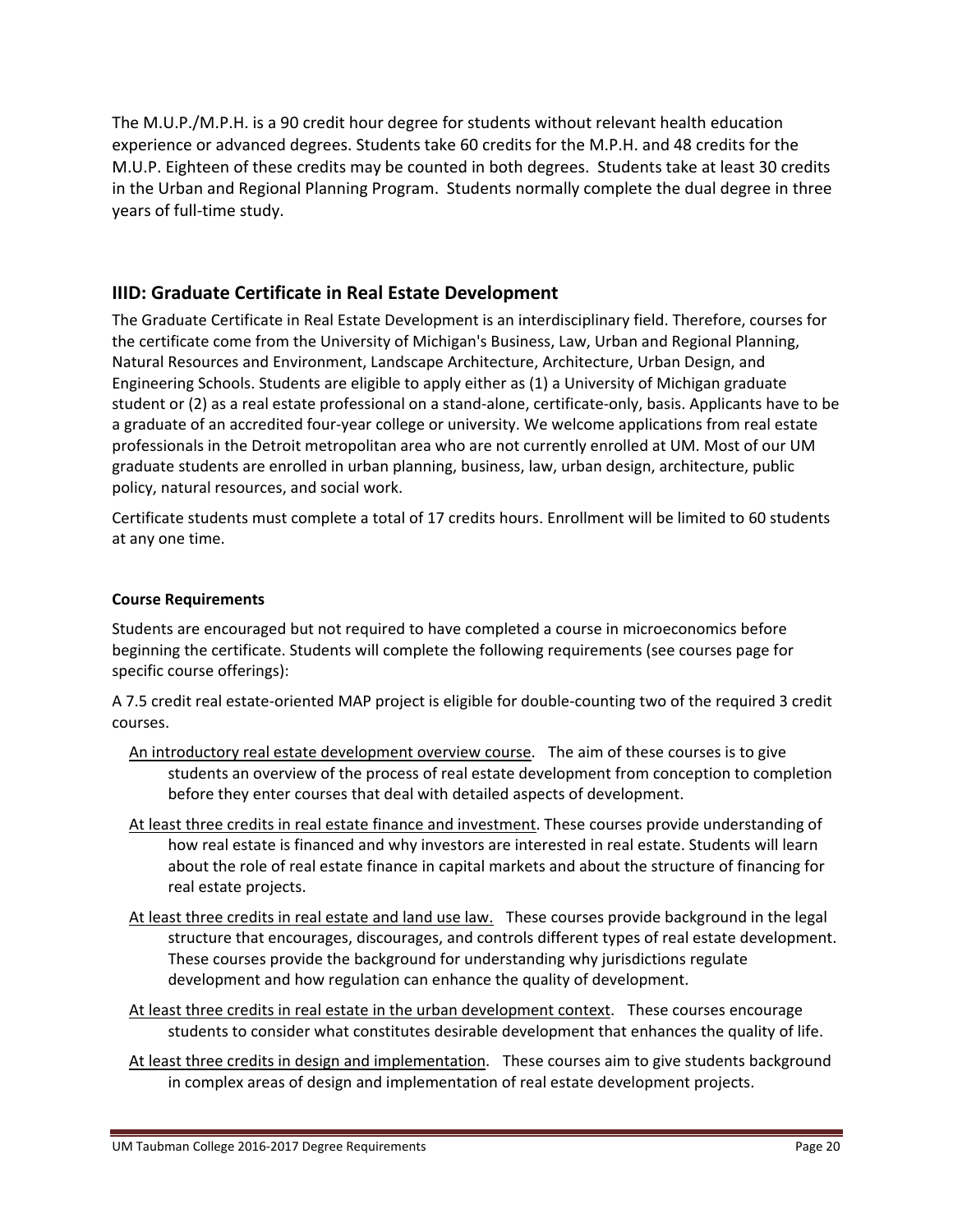An integrative seminar. This two‐credit course will address special topics in real estate with the goal of giving students an opportunity to study specific issues in a seminar setting and to share ideas among all those in the certificate.

Please review the Graduate Certificate in Real Estate Development Requirement Checklist, available online at http://taubmancollege.umich.edu/programs. This should be filed with Stacey Shimones, 2150 Art and Architecture.

# **IIIE: Ph.D. IN URBAN PLANNING**

# **U.R.P. Ph.D. Degree Requirements**

Degree requirements are divided into two stages: pre‐candidacy and candidacy. The former involves course work and qualifying examinations, after which the student advances to candidacy. The second stage includes the dissertation research proposal and the completion of the dissertation. The Doctor of Philosophy (Ph.D.) degree in urban and regional planning is granted upon the successful completion and defense of the dissertation.

## **Pre‐Candidacy Requirements**

Pre‐candidacy requirements include five areas:

- Planning theory
- Analytic methods
- Research design
- Primary area of specialization
- Secondary area of specialization

Students meet these requirements through coursework and exams over a two year period. During this time, a student's cumulative grade point average may not fall below a B without academic discipline or probation.

#### **Required Courses**

Four courses are required of all Ph.D. students, including two doctoral‐level planning theory courses and a two‐semester research seminar sequence. The two theory courses, Advanced Urban Theory (UP 650) and Epistemology and Reasoning for Planning Research (UP 660), are offered during the fall term in alternating years. These courses are designed to provide doctoral students a solid theoretical foundation for conducting rigorous scholarly inquiry within the planning field. First year students are required to take UP 825 (Research Design) during the winter term of the first year. Second-year students are required to take UP 835 (Research Seminar) in the winter term of the second year. (total of seven credit hours). These seminars have three objectives. First, it exposes students to various approaches to research related to planning. Second, it enables students to formulate and test out researchable topics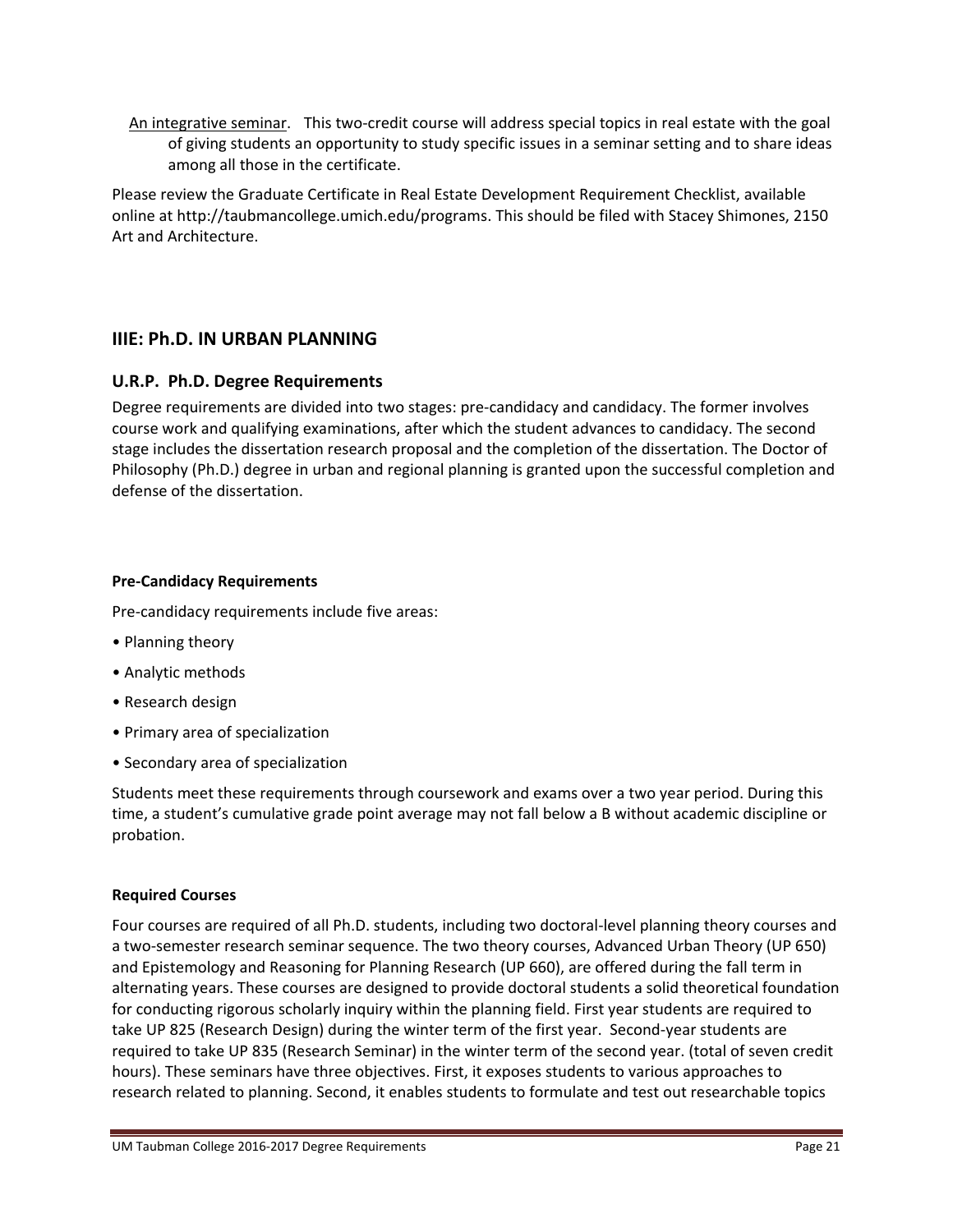among faculty and student peers. Finally, it enables students to gain experience in developing an appropriate research design, in writing a detailed research proposal, and in formally presenting the proposal to an audience of faculty and students in a seminar during winter semester.

#### **Overview of Core Curriculum**

#### **THEORY**

| <b>Courses</b>                                                                                     | <b>Credit Hours</b> |
|----------------------------------------------------------------------------------------------------|---------------------|
| UP 540 Planning Theory (required for students without a master's degree                            |                     |
| UP 650 Advanced Urban Theory (offered fall term in even number years)                              |                     |
| UP 660 Epistemology and Reasoning for Planning Research<br>(offered fall term in odd number years) |                     |
| <b>Total</b>                                                                                       |                     |

NOTE: A written theory examination is given to all eligible students once per year, normally in May (after two years of coursework).

#### **RESEARCH DESIGN and METHODS**

| <b>Courses</b>                                                                        | <b>Credit Hours</b> |
|---------------------------------------------------------------------------------------|---------------------|
| UP 825 Research Design                                                                |                     |
| UP 835 Research Seminar                                                               | $\overline{4}$      |
| Analytical Methods (2 semesters graduate level statistics) _                          | -6                  |
| 2 areas of dissertation-related methods (e.g., spatial analysis, qualitative methods) |                     |
| satisfied through 6 credit hours of coursework                                        | 6                   |
| <b>Total</b>                                                                          | 19                  |

NOTE: No examination. Requirement is satisfied through grades of B or higher in all courses.

#### **SPECIALIZATION**

| <b>Courses</b>                                                                                                                  | <b>Credit Hours</b> |
|---------------------------------------------------------------------------------------------------------------------------------|---------------------|
| UP 680 Directed Study (literature review in area of specialization, generally<br>completed during the second or third semester) |                     |
| 3 or 4 courses in student-defined area of specialization                                                                        | $9 - 12$            |
| 2 or 3 courses in secondary area of specialization                                                                              | 6-9                 |
| <b>Total</b>                                                                                                                    | $18 - 24$           |

NOTE: Comprehensive examination (written take‐home and oral) on primary and secondary areas of specialization. Exam tailored to, and scheduled by the student.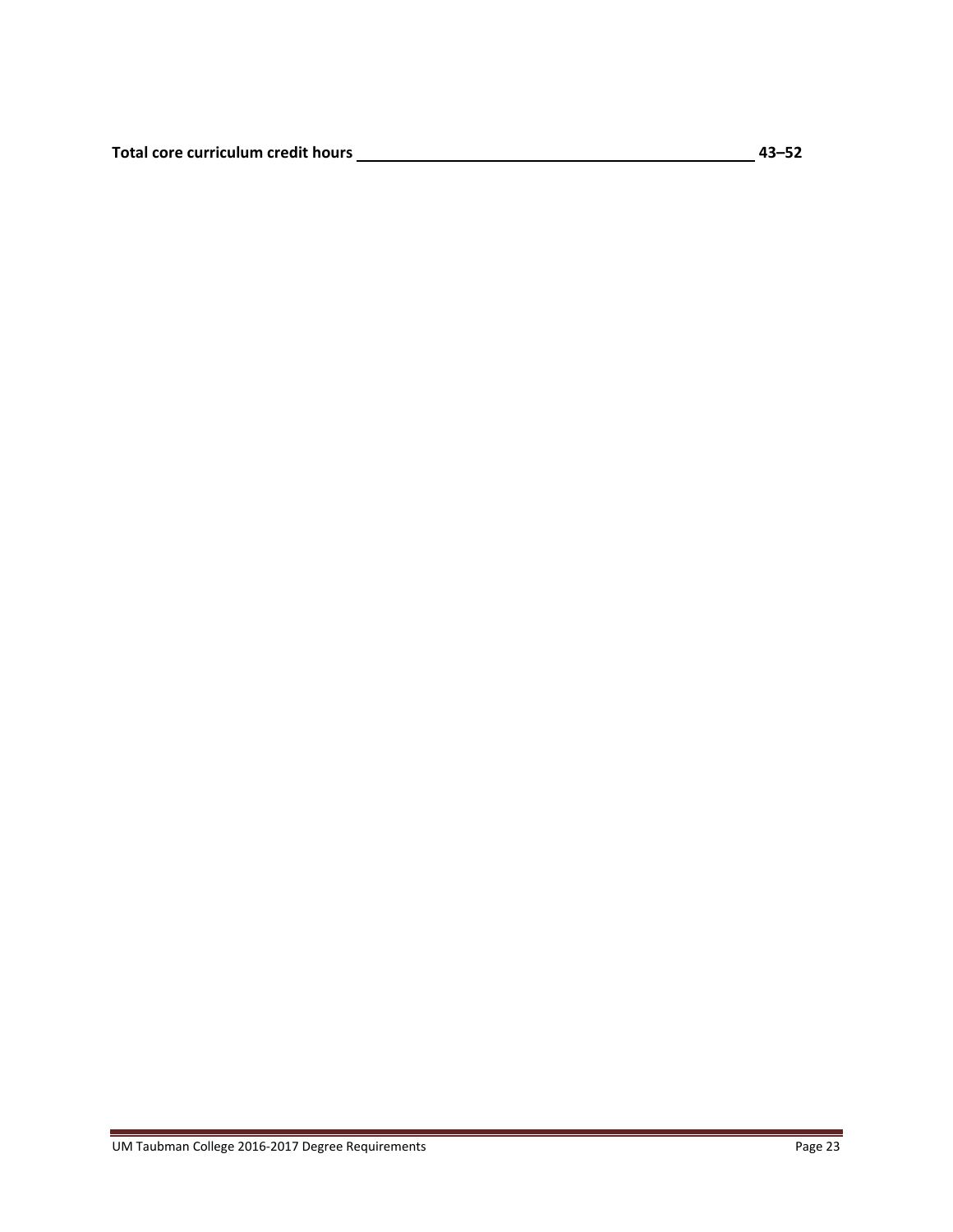# **SECTION IV: ACADEMIC POLICIES AND PROCEDURES**

# **IVA: ACADEMIC POLICIES FOR STUDENTS IN RACKHAM GRADUATE SCHOOL**

Students enrolled in the Ph.D. in Architecture, Master of Science, or the Urban and Regional Planning Program (Master of Urban Planning, Ph.D. in Urban and Regional Planning) must refer to the Rackham Graduate School online publications for the most up‐to‐date information on admission, programs of study, courses, fees and expenses, financial support, academic standards, and various other policies at the web address below:

Office of Admissions Horace H. Rackham School of Graduate Studies The University of Michigan 106 Rackham Building 915 E. Washington Street Ann Arbor, MI 48109‐1070 Phone: (734) 764‐8129 Fax: (734) 647‐7740 Email: rackadmis@umich.edu Web: http://www.rackham.umich.edu/current‐students/policies

# **IVB: TAUBMAN COLLEGE ACADEMIC POLICIES: GENERAL INFORMATION**

The following information (Section IVB through Section IVF) on academic policies and procedures specifically pertains to students enrolled in Junior Year of the Undergraduate Degree through the Master of Architecture Degree and the Master of Urban Design Degree.

http://taubmancollege.umich.edu/architecture/students/non‐rackham‐policies

#### **Admission**

Admission requirements and procedures are described on the Taubman College of Architecture and Urban Planning website. Please visit http://taubmancollege.umich.edu/architecture/admissions/apply/ for more information.

#### **Readmission**

Students returning to the Architecture Program who have not been enrolled for more than 12 months must formally apply for readmission. Inquiries should be directed to:

Architecture Admissions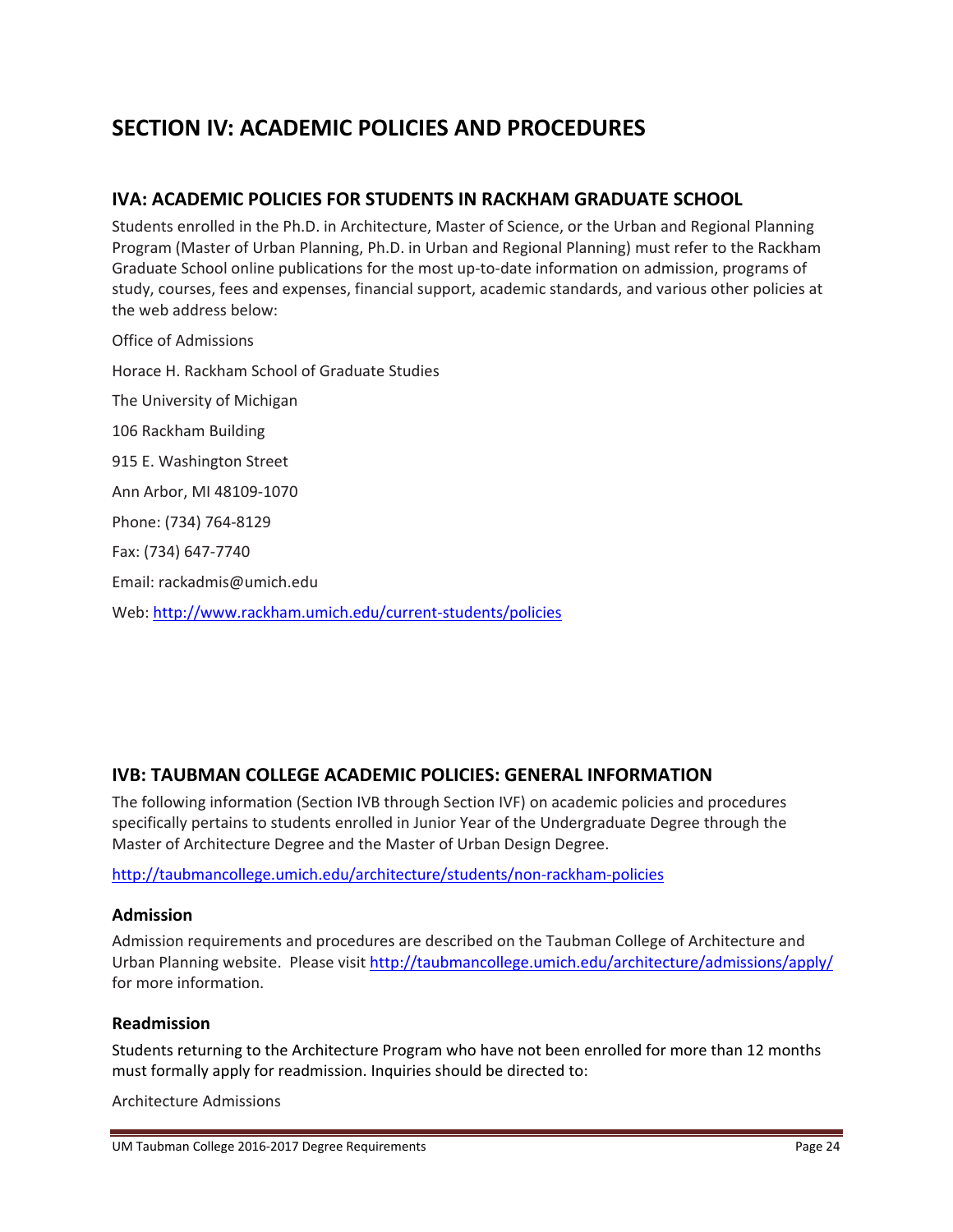# 2000 Bonisteel Boulevard Ann Arbor, MI 48109‐2069 Phone: (734) 764‐1649 Fax: (734) 763‐2322

The application for readmission should be filed no later than two months before the beginning of the term of re‐enrollment.

#### **Orientation**

Taubman College freshman participate in the Office of New Student Programs Orientation. All other Taubman College students are required to attend the Taubman College Orientation prior to the start of classes. It is important that all entering students attend. Students will receive detailed orientation information before the scheduled orientation.

## **Registration**

Students are officially enrolled for a term at the time of registration. Each student completes this registration process by using Wolverine Access, a web-based information system. Students will receive detailed information about registering for courses during the summer before classes begin. Directions for Wolverine Access registration are in the "University of Michigan Schedule of Courses" for a selected term. A late registration fee will be assessed to students who register after the end of the scheduled registration period for any term or program. Please refer to the section on "Fees and Expenses."

#### **Academic Counseling**

The chair of the Architecture Program coordinates academic counseling. Throughout their period of enrollment, students are encouraged to consult with various members of the faculty regarding academic and career goals. Taubman College also has an Academic Advisor who can help with course selection and other needs of the student. Students enrolled in the Master of Architecture Degree are required to have a Program Planning Form, signed by a faculty advisor, on file with the college Registrar. Although faculty and administrators may assist a student in arranging an academic degree, the student is ultimately responsible for meeting all degree requirements.

## **Repeating Courses in the Bachelor of Science in Architecture Degree**

A student must repeat a course that he or she has failed if the course is either a required course or a prerequisite for another course that the student wishes to take.

1. If a student earns a grade below "D" (1.0) in a required course, he or she must repeat the course

2. If a student earns a grade below "D" (1.0) in a course that is a prerequisite for a later course in a sequence, he or she may continue with the next course in the sequence, but must repeat the failed course.

3. If a student earns a grade below "D" (1.0) in a second course (whether consecutive or not) in a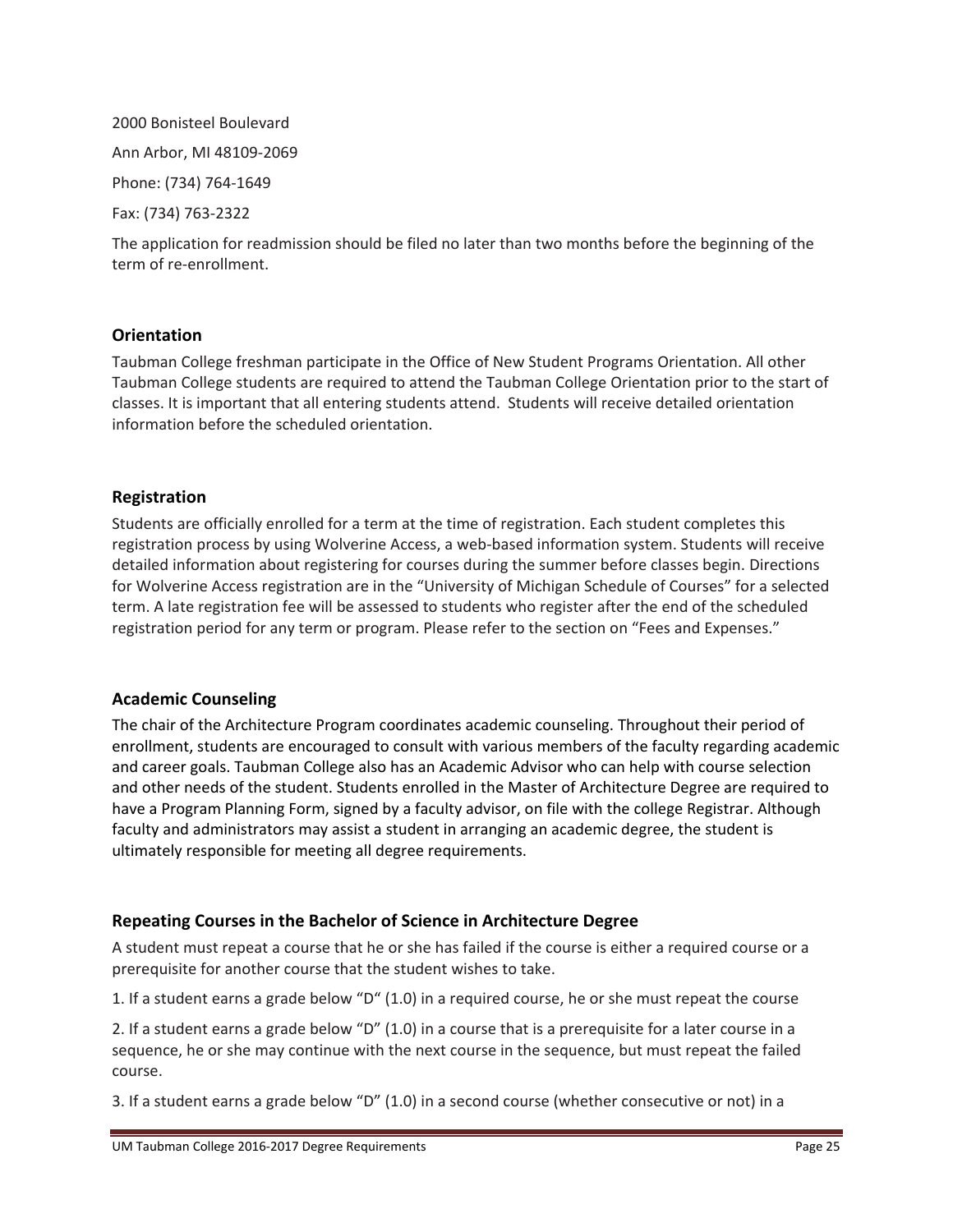sequence, he or she cannot continue with subsequent courses in the sequence until all earlier courses in the sequence have been satisfactorily completed prior to (and not concurrent with) election of the next course in the sequence.

4. If a student withdraws from a required course, he or she must repeat that course in its entirety at a later date. If the course is a prerequisite for a later course in a sequence, the course in which the withdrawal occurred must be satisfactorily completed prior to (and not concurrent with) election of the later course.

5. When a student is required to repeat a course and when, in the interim, the credit hours have changed and/or the course content has changed significantly, the program chair shall determine the extent of the remedial work required.

# **Repeating Courses in the Master of Architecture Degree and Master of Urban Design**

A student must repeat a course that he or she has failed if the course is either a required course or a prerequisite for another course that the student wishes to take.

1. If a student earns a grade below "C‐" (1.7) in a required course, he or she must repeat the course

2. If a student earns a grade below "C-" (1.7) in a course that is a prerequisite for a later course in a sequence, he or she may continue with the next course in the sequence, but must repeat the failed course.

3. If a student earns a grade below "C‐" (1.7) in a second course (whether consecutive or not) in a sequence, he or she cannot continue with subsequent courses in the sequence until all earlier courses in the sequence have been satisfactorily completed prior to (and not concurrent with) election of the next course in the sequence.

4. If a student withdraws from a required course, he or she must repeat that course in its entirety at a later date. If the course is a prerequisite for a later course in a sequence, the course in which the withdrawal occurred must be satisfactorily completed prior to (and not concurrent with) election of the later course.

5. When a student is required to repeat a course and when, in the interim, the credit hours have changed and/or the course content has changed significantly, the program chair shall determine the extent of the remedial work required.

# **Withdrawal from the Degree**

A student who terminates his or her enrollment during the term is required to officially withdraw. The student is responsible for initiating the withdrawal; he or she should contact the college registrar. Any refund of fees is handled in accordance with University regulations as described in the section on Fees and Expenses.

## **Student Records**

An academic file is maintained by the college for each student. The file contains admission materials, academic records and transcripts, correspondence, etc. The college endorses the university's Policy on Student Records, which meets the standards set forth in the Family Educational Rights and Privacy Act of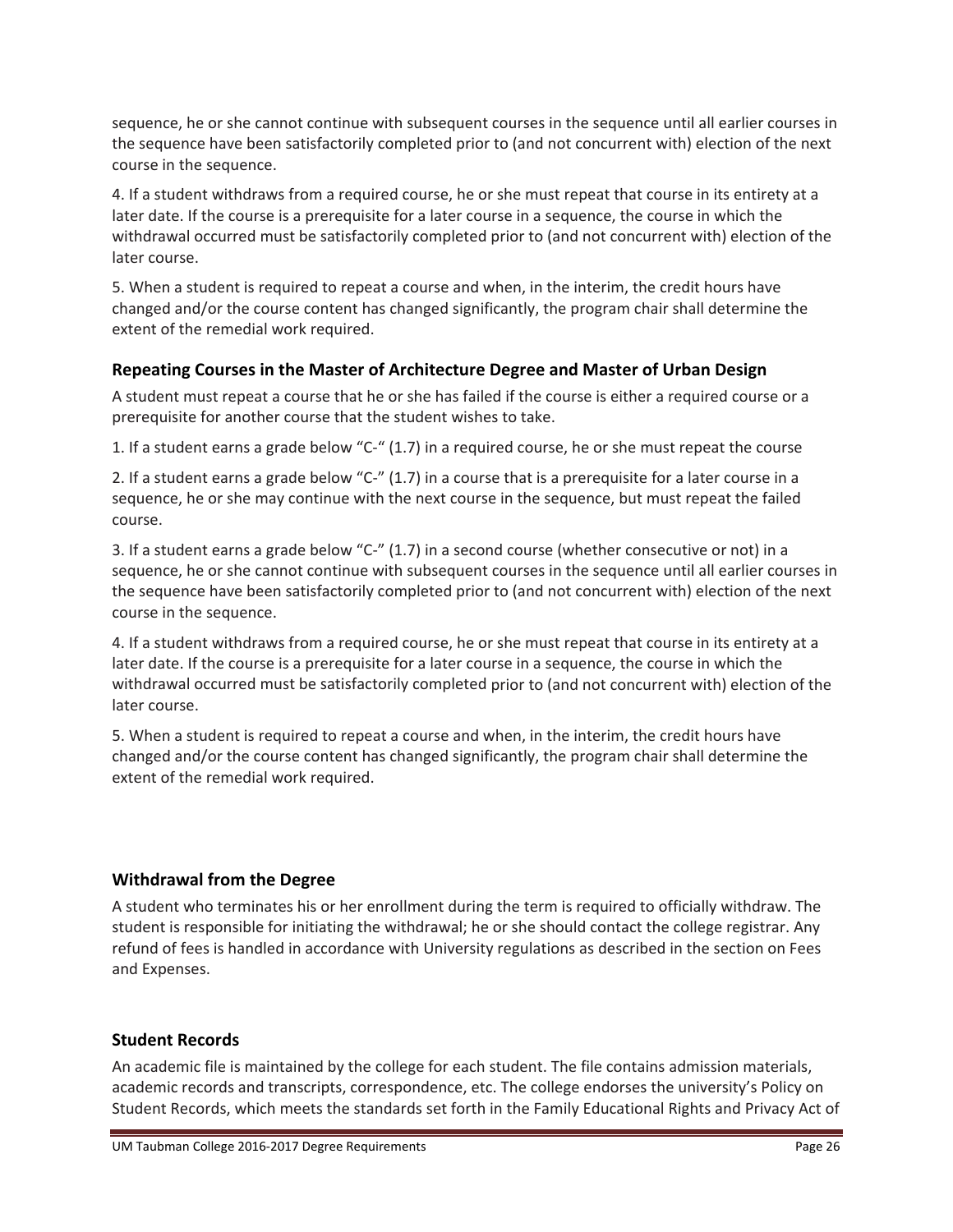1974. Each student has the right to examine all materials in his or her file, except as prohibited by the above policies.

The college registrar and the administrative officers of the college, or their appointed representatives, shall have direct access to all records. All other persons, including faculty, may have access to portions of a student's record only when so authorized by the student.

#### **Joint/Dual Degrees**

Students wishing to pursue a dual degree other than those described are advised to contact the College Registrar. Requests are approved on an individual basis.

#### **Retention of Student Work**

The faculty reserves the right to retain examples of student work, done in conjunction with class assignments, for purposes of illustration, instruction, and exhibition.

## **College Use of Digital Media**

The college may record/capture video, audio, and/or images of students and student work during regular college activities (i.e. class sessions, lectures, exhibits, studio critiques, group meetings, etc.). These media may be made available in various forms to descript and/or promote college activities and programs in a variety of ways consistent with the mission of the college and university.

# **IVC: TAUBMAN COLLEGE ACADEMIC POLICIES: COURSE ELECTIONS**

#### **General Policy**

Students in the Architecture Program are not required to have election worksheets or drop-add forms signed and stamped by the college registrar, provided they are registering or making changes within the official registration/drop‐add period for any given term. Except under extraordinary circumstances, students will not be allowed to drop, add, or modify courses after the official drop-add deadline published in the university's time schedule. Any modifications to course elections after this date are subject to approval from the instructor(s) involved and/or the program chair or the chair's designee.

It is the responsibility of each student to adhere to the college's policies and procedures for course elections as described below. The college registrar reviews the class scheduled of all students to make sure they have complied with policy, but this does not take place until after the drop-add deadline has passed. If a student has not followed the college's policies and procedures, the registrar has the authority to change course elections consistent with the following rules. The student will be notified of such changes. Students should contact the registrar if they have any questions.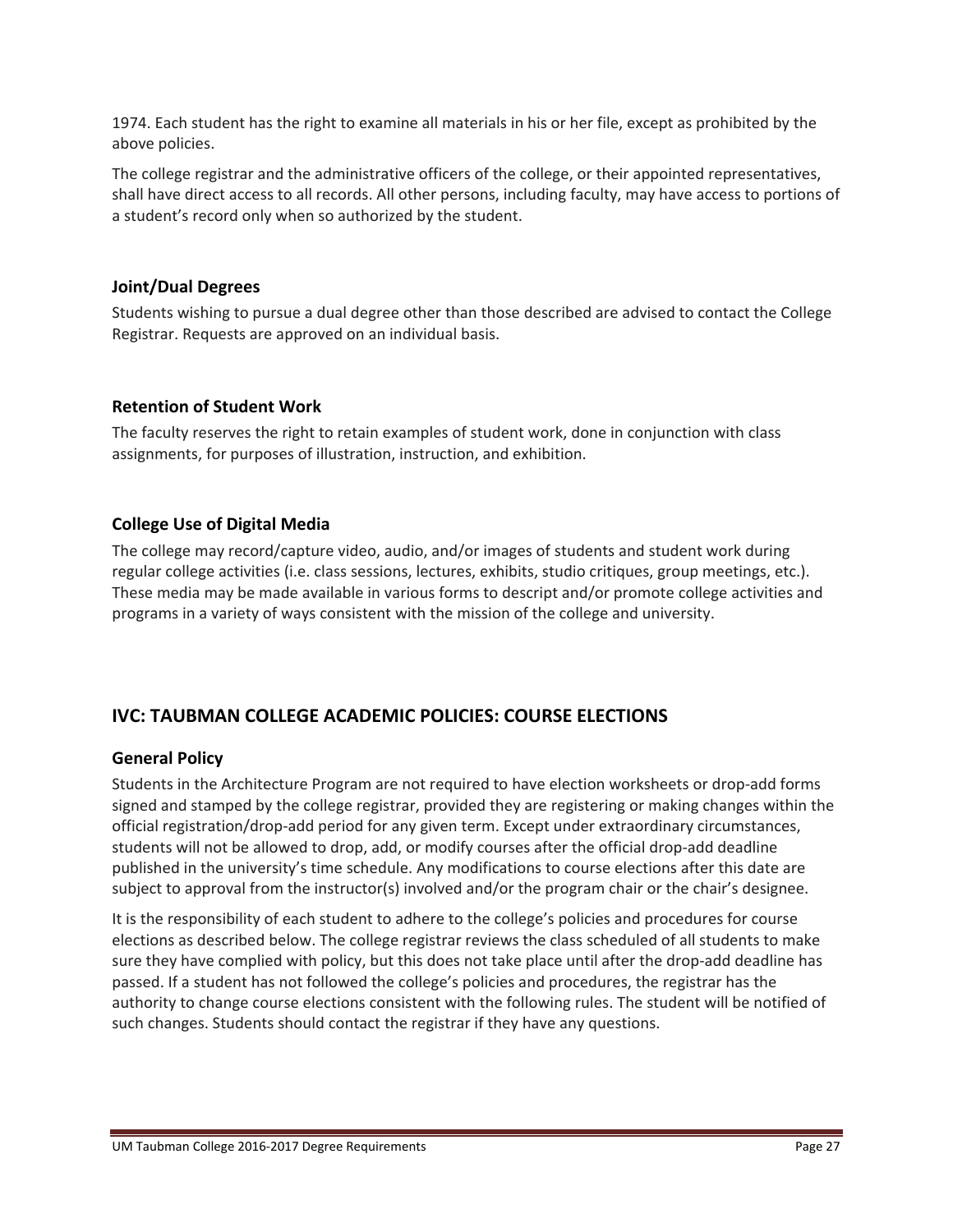#### **Dropping and Adding**

Students may drop and/or add courses through the third week of any full term and the second week of any half term. A course officially dropped after this deadline will appear on the academic record with the designation "W" (withdrawal). No credit is awarded toward the degree and grade point averages are not affected. A withdrawal from a course does not result in tuition reimbursement. An unofficial drop is when the student does not complete a course and does not obtain permission for a withdrawal. Unofficial drops are recorded on the academic record as an "ED". Provided the course is taken for a letter grade, an "ED" will be counted as an "E" when calculating grade point averages and no credit is awarded toward the degree.

#### **Auditing Courses**

A student may elect or modify a course as an official audit (visit) through the third week of any full term and the second week of any half term. Permission of the instructor (a signature on an election worksheet or drop-add form) is required and regular fees are assessed. A course elected as an official audit will appear on the academic record with the designation "VI," but no credit will be awarded toward the degree and grade point averages are not affected. It is the responsibility of the student to make arrangements with the instructor as to class attendance, assignments, and/or exams to be completed. Unsatisfactory completion of these requirements, as determined by the instructor, will result in an "ED" (unofficial drop) on the academic record. The "ED" will not affect grade point `averages because the course was not elected for a letter grade.

#### **Pass/Fail**

A student may elect or modify a course to pass/fail through the third week of a full term and the second week of a half term, but under the following conditions:

- 1. Students in the M.Arch degree may not take courses pass/fail
- 2. Courses offered by Taubman College may not be taken pass/fail

3. Courses taken to fulfill pre‐professional requirements for the B.S. degree—art, English, mathematics, physics, digital drawing, humanities, natural sciences, and social sciences—may not be taken pass/fail

- 4. Courses taken as substitutes for required classes may not be taken pass/fail
- 5. English Language Institute courses may not be taken pass/fail
- 6. A maximum of one course per term may be taken on a pass/fail basis

Credit hours for courses satisfactorily completed as pass/fail will apply toward the degree, but grade point averages are not affected. Instructors are not informed of those students taking a course on a pass/fail basis. Instructors report grades as usual and the Office of the Registrar makes the following conversions:

- A through C‐ is entered on the academic record as "P" (pass) for credit
- D+ through E is entered on the academic record as "F" (fail) for no credit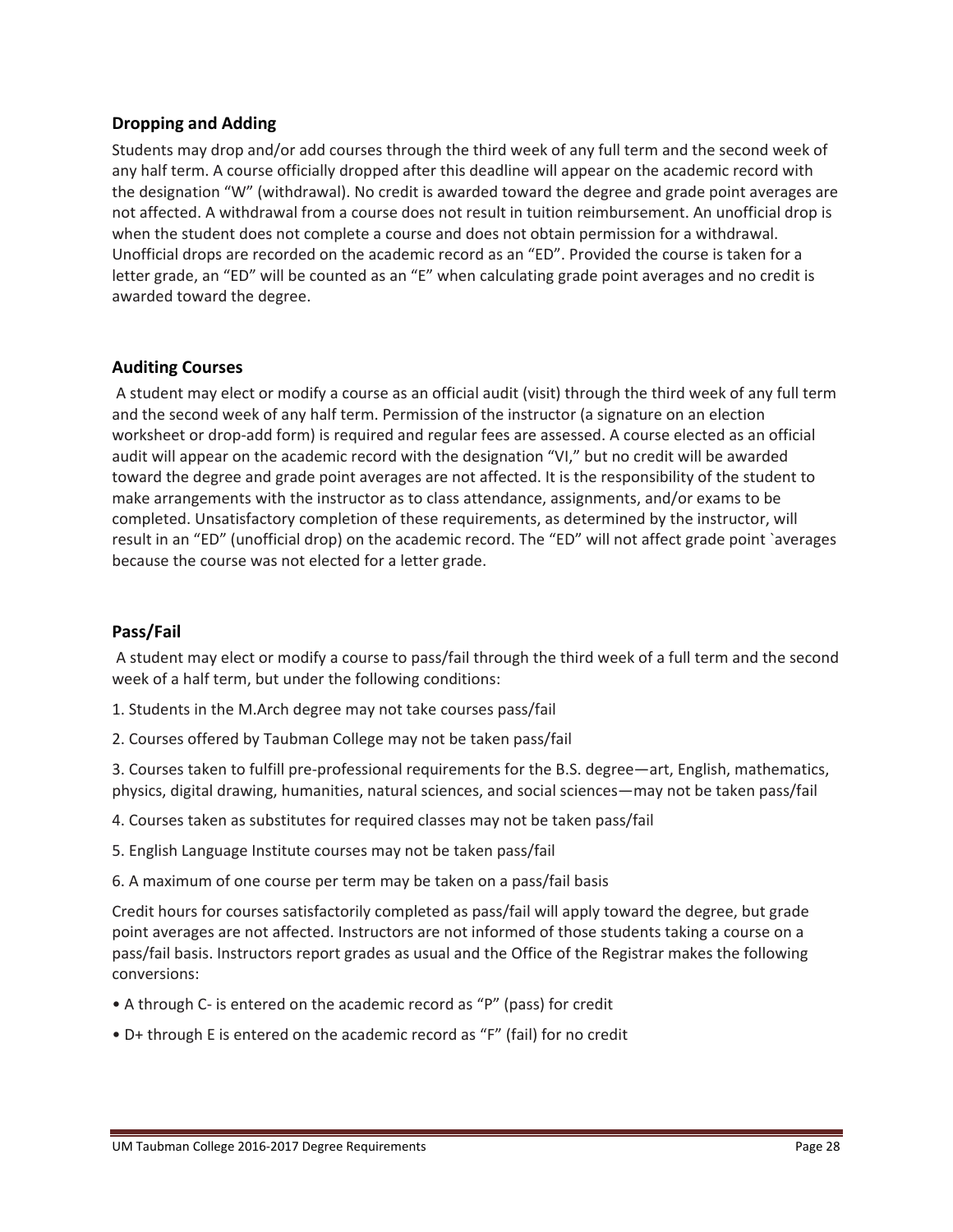## **Architecture Independent Study**

An independent study course is designed by you, the student, in consultation with a faculty member, to investigate an area of field of specialization not normally covered in a regularly scheduled course offering by the department.

Undergraduate students must use Arch 300 or Arch 400 as an independent study number. Permission of the instructor (an override) is required. Graduate students must use Arch 600 (Arch 593 for Architectural History) as an independent study number. Permission of the instructor and approval by the program chair are required. Students should obtain a Tutorial Studies Approval Form from the college registrar. Only one Tutorial Studies course may be elected per term, and no more than 6 credit hours of Tutorial Studies credit may apply toward the M.Arch degree.

# **IVD: Taubman College Academic Policies: Transfer of Credit**

# **Transfer of Credit**

Credit hours approved for transfer from another program, unit, or institution will appear on the student's transcript and will count toward the B.S. degree. Only credit hours, and not grades or honor points, will be posted to the student's record. Requests for transfer of credit should initially be made to the college registrar. In some cases, approval from the program chair is necessary.

Note: In order for course credits from external (non‐UM) institutions to be eligible for transfer to the architecture program, students must achieve a grade of C or better in those courses.

## **Undergraduate**

For undergraduate students, credit for academic courses from other units of the university and other institutions is evaluated by the Architecture program. All credit earned in other units of the university, except remedial courses below normal college-level and introductory officer education courses, will transfer.

Credit earned through high school advanced placement exams, conducted nationally by the CollegeBoard, will transfer, provided the scores meet university standards (see www.admissions.umich.edu/drupal/AP‐IB‐credit. No credit will be awarded for placement exams offered by other departments of the university or by other institutions. Not more than 7 credit hours of nonacademic or technical courses earned at other institutions may be transferred; such credit is evaluated by the Architecture Program.

## **Course Waivers**

A student may petition to receive a course waiver in a course he or she has already completed at another accredited university. The student must submit a waiver request form to the faculty member teaching the course in which he or she is seeking the waiver and submit supporting documentation, including but not limited to course syllabus, assignments, projects, papers, and tests to demonstrate sufficient knowledge of the subject. The granting of a waiver is at the discretion of the individual faculty member. If a student receives a course waiver, he or she has fulfilled that requirement, but no credit hours will be granted. The student will need to register for another course of equal credits in place of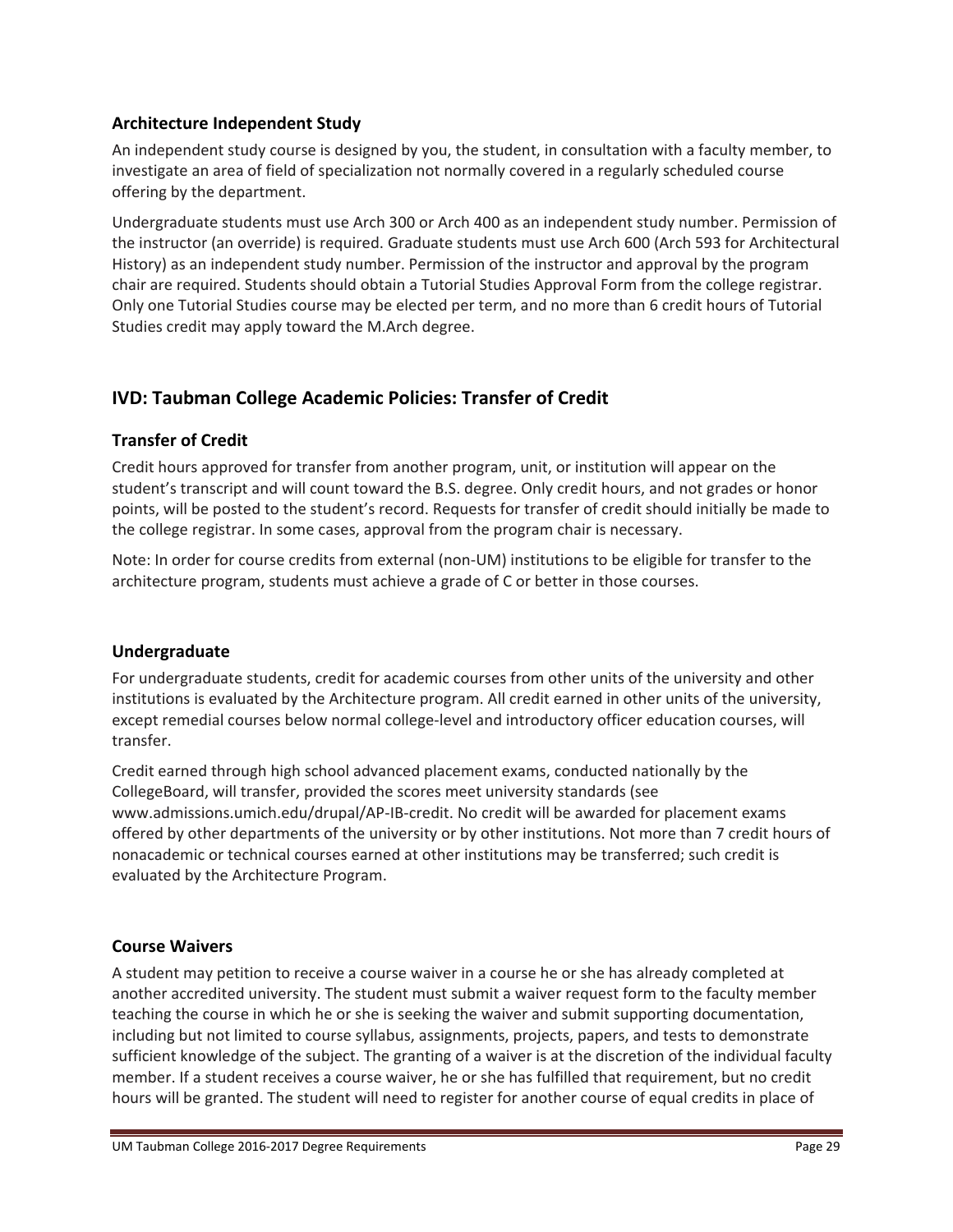the waived course. For graduate students, the selected replacement course should be 500 level or above.

# **IVE: TAUBMAN COLLEGE ACADEMIC POLICIES: GRADING**

#### **Grading**

Course grades are awarded on a letter system, A through E. These letter grades are translated into honor points for each hour of course credit, as follows:

| $A = 4.0$  | $B - 2.7$ | $D+ = 1.3$ |
|------------|-----------|------------|
| $A - 3.7$  | $C + 2.3$ | $D = 1.0$  |
| $B+ = 3.3$ | $C = 2.0$ | $D - 0.7$  |
| $B = 3.0$  | $C - 1.7$ | $E = 0.0$  |

In addition, the following notations are used to indicate unresolved academic situations:

- ED....................unofficial drop
- I.........................incomplete
- NR....................no report from instructor

X.......................absent from examination

Y.......................course extends beyond published schedule of term

No honor points are given for courses in which any of these grades are assigned. Students receiving a grade of ED or NR are advised to contact the college Registrar immediately. Students earning grades of I or X are advised to read the section on Incomplete Grades and to contact their instructors immediately.

#### **Grade Point Average**

The grade point average (GPA) for a term is calculated by dividing the Michigan honor points (MHP) earned during the term by the number of Michigan semester hours (MSH) elected for the term. The cumulative grade point average is calculated by dividing the total of all Michigan honor points earned during enrollment in the degree by the number of Michigan semester hours elected in that program. The Michigan semester hours to not include credit hours:

- 1. Transferred from another program, unit, or institution
- 2. For courses elected pass/fail or audit
- 3. For professional work experience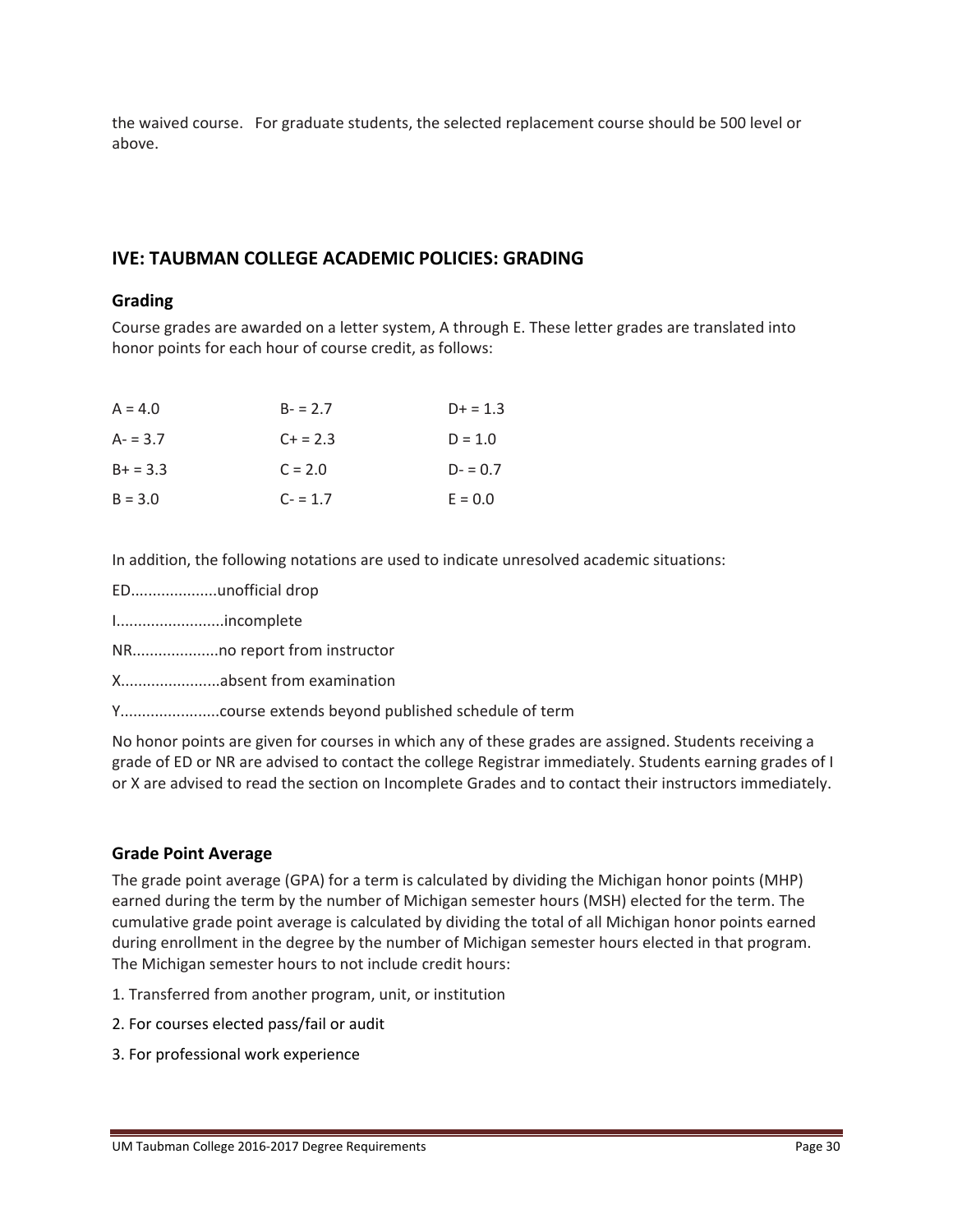## **Term Grades/Transcripts**

Students enrolled on the Ann Arbor campus obtain grades through Wolverine Access on the Web. Grades for the current term will be available as they are entered in the computer system at the end of the term. Official transcripts must be obtained from the Transcript Department within the Office of the Registrar.

## **Incomplete Grades**

When a student is unable to complete the required work for any course because of illness or for other reasons acceptable to the instructor and only when the amount of unfinished work is small, the instructor may report a grade of "I" (incomplete). As soon as a student learns that an "I" grade has been (or will be) reported, he or she shall immediately contact the instructor. The instructor shall explain to the student the work that must be made up and shall set a time period for its completion within the limits described below. A final grade must be submitted to the Registrar within two months following the last day of classes of the term in which the "I" grade was earned. This deadline may be extended for just cause provided the instructor files a time extension form with the Registrar prior to the two-month deadline. No extension will be granted beyond the last day of classes of the first full term (fall, winter or spring/summer) following the term in which the "I" grade was earned, unless such an extension is approved by the Program Chair. If the final grade is not submitted prior to the two month (or extended) deadline, the "I" grade will lapse to an "E."

## **Good Standing**

To be in good standing in the undergraduate degree, a student must have a GPA of at least 2.0 for the term just concluded and a cumulative GPA of at least 2.0. To be in good standing in the graduate degree, a student must have a GPA of at least 3.0 for the term just concluded and a cumulative GPA of at least 3.0.

# **IVF: TAUBMAN COLLEGE ACADEMIC POLICIES: GRADUATE ARCHITECTURE HONORS**

Those students in the Master of Architecture or Master of Urban Design degree programs earning a cumulative GPA in the top 5% of their graduating class shall graduate with high distinction; students earning a GPA in the top 5%‐10% of the class shall graduate with distinction. These honors will be entered on the student's transcript and diploma.

# **IVG: TAUBMAN COLLEGE ACADEMIC POLICIES: ACADEMIC DISCIPLINE**

## **Definition of Academic Discipline**

Any student not in good standing is on academic discipline under one of the following categories: Action pending, probation, further enrollment withheld or reinstated on Probation. As soon as possible after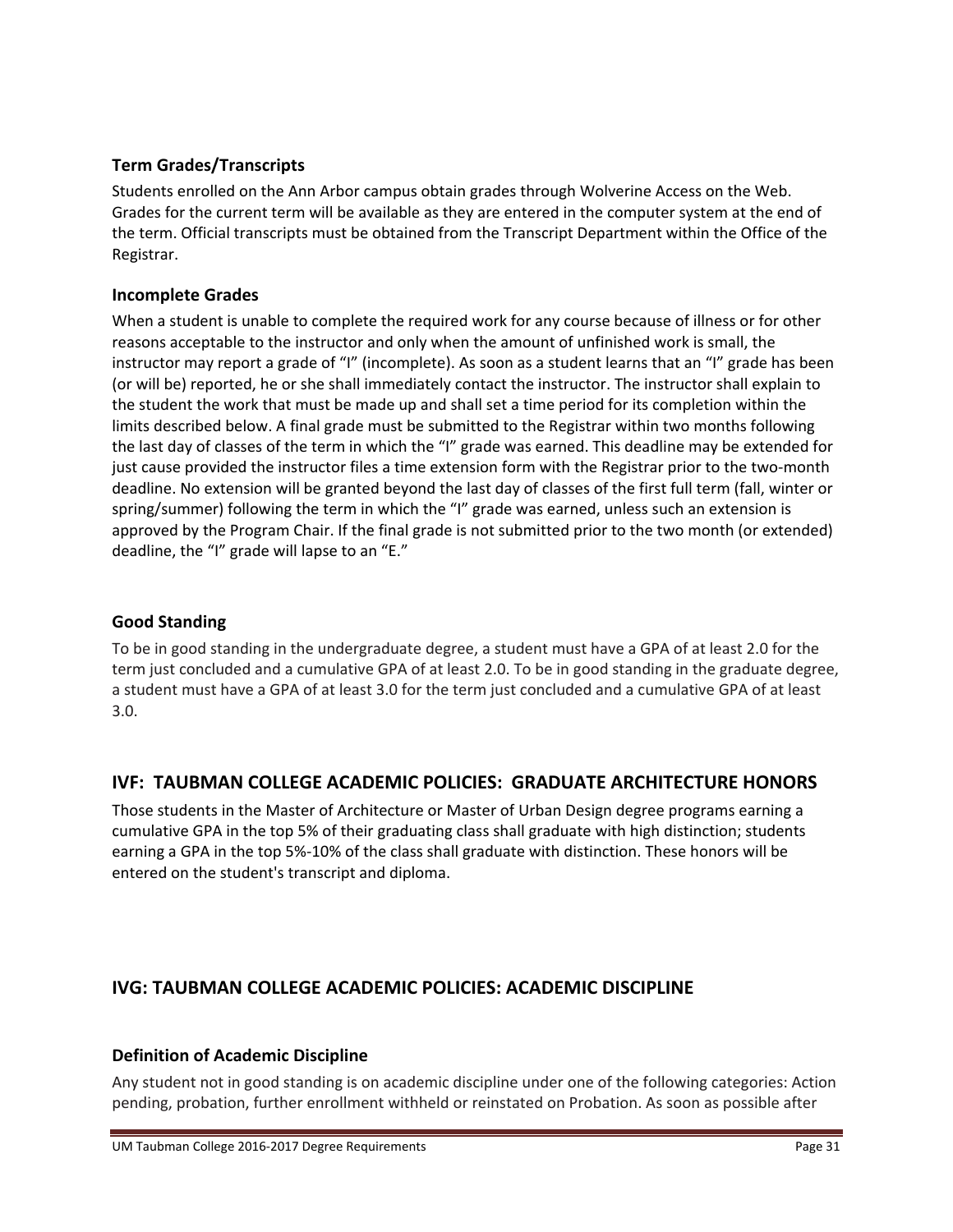the college receives the transcripts, all students on academic discipline will be notified of their status. Each student so notified should contact the college registrar immediately. For students on academic discipline, the program chair (or chair's designee) has the right and responsibility to approve course elections and changes, to require the election of specific courses and to establish a maximum or minimum number of courses and credit hours. The final responsibility for the administration of matters related to academic discipline rests with the committee on academic standing. All actions of academic discipline are entered on, and become a permanent part of, the student's academic record; except that when such action results from administrative, faculty, or staff error, the entry will be expunged. As soon as the student corrects all academic deficiencies, record clear is noted on the transcript, and the student is again in good standing.

In this policy on academic discipline, term, except as modified, refers to either a full term or a half term. When a student elects less than 6 credit hours in a term, his or her academic status will normally be determined by counting the current term and the preceding term as a single combined term; except that if this totals more than 20 credit hours, the status will normally be determined by counting the current term and the following term as a single combined term.

## **Action Pending**

Action pending is assigned when the academic record of a student not on probation or reinstated on probation is incomplete (grades of ED, I, NR, or X) for the term just concluded, and when failure to correct this deficiency will result in a term GPA and/or cumulative GPA below 2.0 (undergraduate)/3.0 (graduate). Action pending is assigned only for the two‐month period permitted for finishing incomplete work. At the end of this makeup period, the student's academic record will be reviewed again and a status of either good standing or probation will be assigned, except that further enrollment withheld may be invoked in cases of extremely poor academic performance.

#### **Probation**

Probation is assigned when a student not already on probation or reinstated on probation has a deficiency of:

- 1. Less than 10 honor points below a 2.0 (undergraduate)/3.0 (graduate) for the full term just concluded
- 2. Less than 5 honor points below a 2.0 (undergraduate)/3.0 (graduate) for the half term just concluded

3. Below a cumulative 2.0 (undergraduate)/3.0 (graduate) GPA Probation is assigned for a period of one term only, during which the student is required to:

- 1. Earn at least a 2.0 (undergraduate)/3.0 (graduate) GPA for that term
- 2. Raise his or her cumulative GPA to at least 2.0 (undergraduate)/3.0 (graduate)
- 3. Meet any other special conditions of the probation

If a student satisfies all requirements of the Probation, he or she is again in good standing. If a student fails to satisfy all of these requirements, a status of further enrollment withheld is assigned. The student may not continue in the degree unless he or she successfully appeals that action.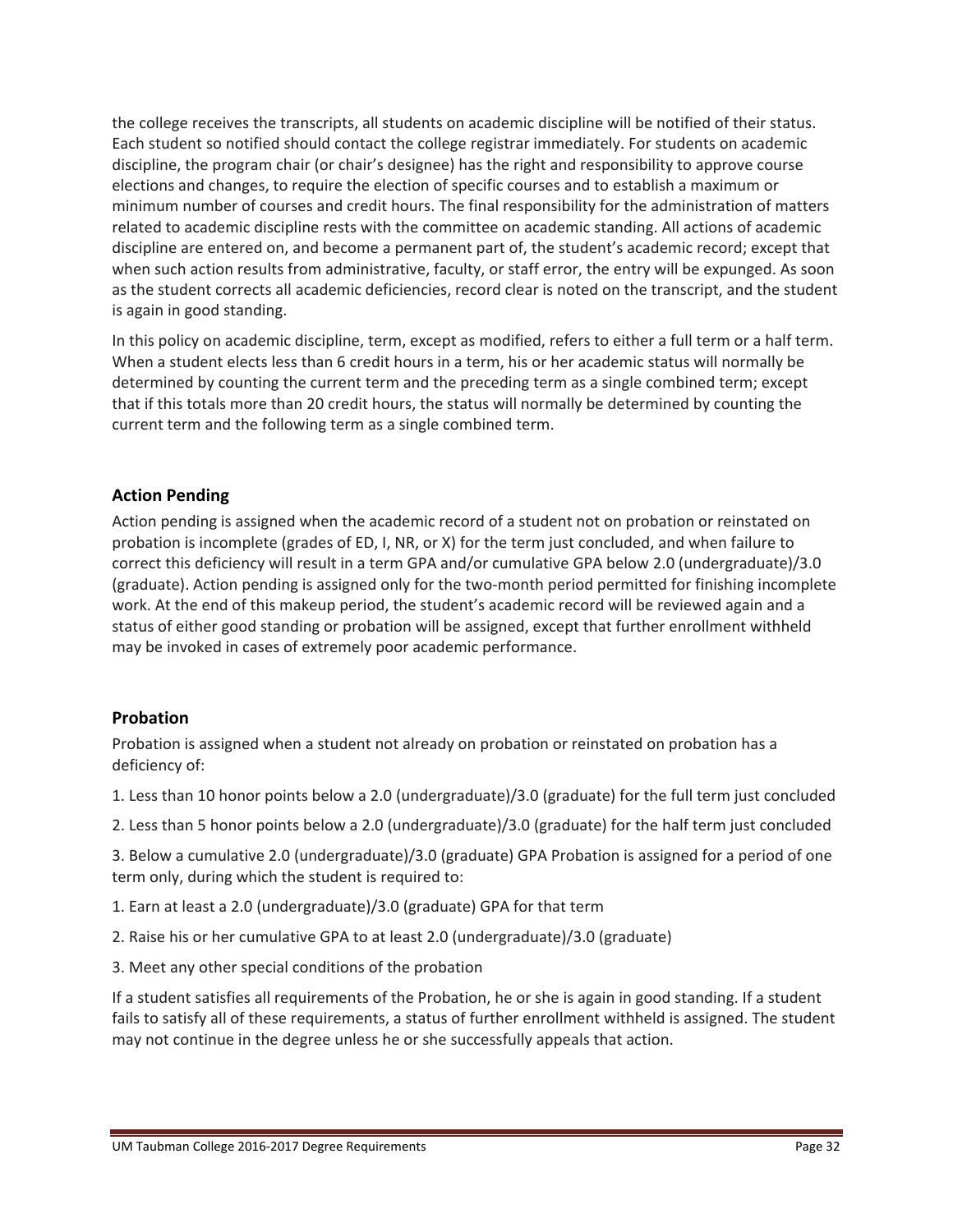## **Further Enrollment Withheld**

Further enrollment withheld is assigned when a student is in severe academic difficulty. Specifically, one of the following:

1. If the term GPA, the cumulative GPA, or any combination thereof is below 2.0

(undergraduate)/3.0 (graduate) for two successive terms.

2. If there is a deficiency of 10 or more honor points below either a 2.0 (undergraduate)/3.0 (graduate) full term GPA or cumulative GPA

3. If there is a deficiency of 5 or more honor points below either a 2.0 (undergraduate)/3.0 (graduate) half term GPA

4. If there is lack of reasonable progress toward a degree

5. If a student on probation or reinstated on probation fails to meet all requirements of the probation

When further enrollment is withheld and if the student is not already on Reinstated on Probation, he or she has the privilege of appealing the action, in accordance with procedures established by the committee on academic standing. The student will be required to explain in writing the particular reasons for the low academic performance and to present a compelling argument why continuing enrollment or readmission should be permitted. Each case will be carefully considered on its own merits. If the committee on academic standing approves the appeal, the student is reinstated on probation. If the committee denies the appeal, the student is prohibited from enrolling in the college normally for at least two full terms, and the status of further enrollment withheld continues in effect. During the last term of the required disenrollment period, the student may petition for reinstatement by presenting evidence that, during this period, he or she has taken steps to substantially improve his or her chances for academic success in the remainder of the degree. If the committee approves this petition, the student is reinstated on probation.

#### **Reinstated on Probation**

Reinstated on probation is assigned following a student's successful appeal, or subsequent petition, of further enrollment withheld. Reinstated on probation is assigned for a period of one term only during which the student is required to:

1. Earn at least a 2.0 (undergraduate)/3.0 (graduate) GPA for the term, unless a higher GPA is prescribed by the committee on academic standing

2. Raise his or her cumulative GPA to a level prescribed by the committee on academic standing

3. Meet any other special conditions of the probationary reinstatement

If a student satisfies all requirements of the probationary reinstatement and has a cumulative GPA of at least 2.0 (undergraduate)/3.0 (graduate), he or she is again in good standing. If a student satisfies all conditions of the probationary reinstatement except that the cumulative GPA is still below 2.0 (undergraduate)/3.0 (graduate), he or she is on probation. If a student fails to satisfy the requirements of the probationary reinstatement, further enrollment is automatically withheld and further appeal for continuing enrollment is not permitted.